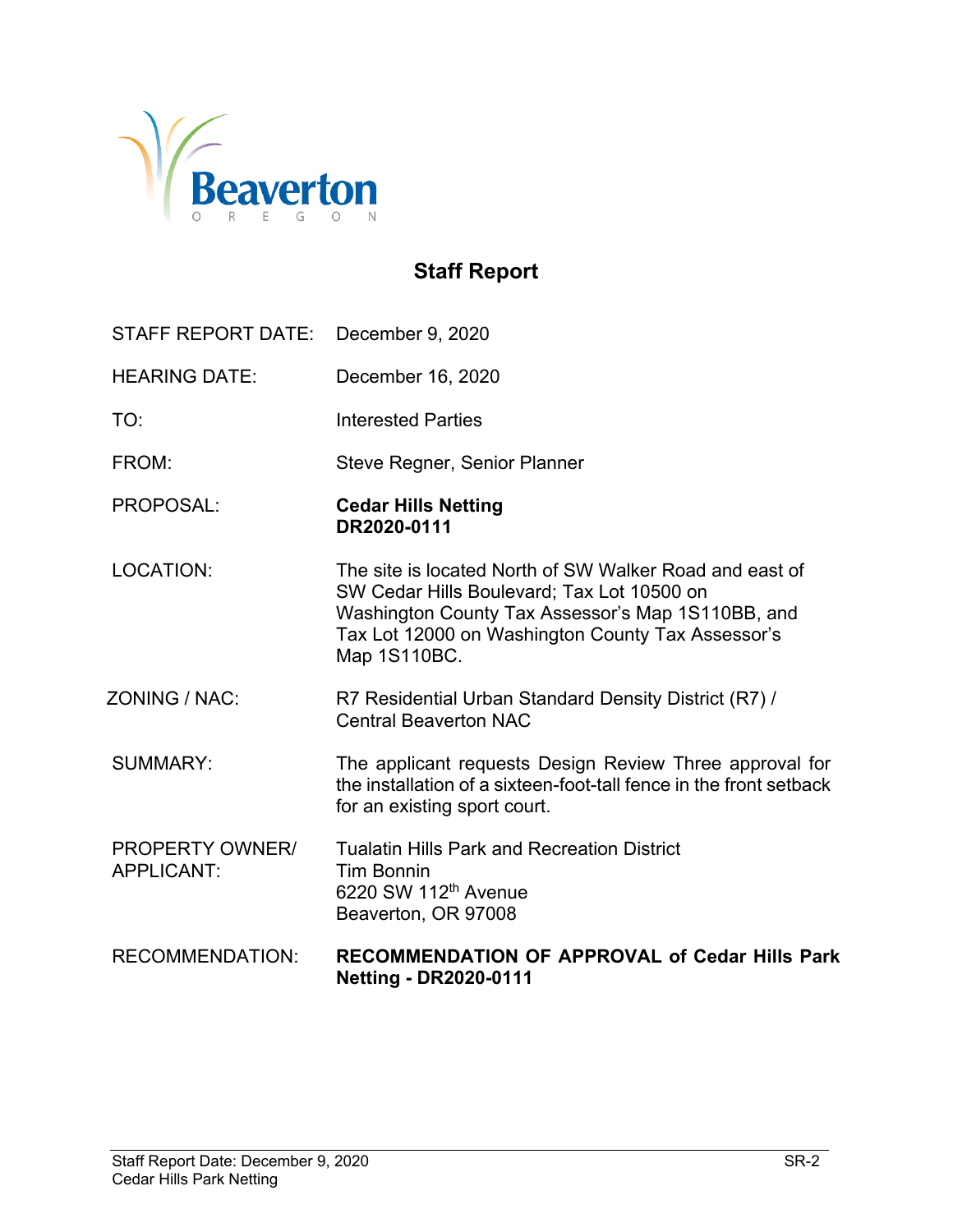## **BACKGROUND FACTS**

## **Key Application Dates**

| <b>Application</b> | <b>Submittal Date</b> | <b>Application</b><br><b>Deemed</b><br><b>Complete</b> | $120-Day*$           | $365 - Day**$    |
|--------------------|-----------------------|--------------------------------------------------------|----------------------|------------------|
| DR2020-0111        | September 28,<br>2020 | October 28, 2020                                       | February 25,<br>2020 | October 28, 2020 |

\* Pursuant to Section 50.25.9 of the Development Code this is the latest date, without a continuance, by which a final written decision on the proposal can be made.

\*\* This is the latest date, with a continuance, by which a final written decision on the proposal can be made

#### **Existing Conditions Table**

| Zoning                               | R7 Residential Urban Standard Density District (R7)                                                                                                                                                                                                                                                                                                                |  |  |
|--------------------------------------|--------------------------------------------------------------------------------------------------------------------------------------------------------------------------------------------------------------------------------------------------------------------------------------------------------------------------------------------------------------------|--|--|
| <b>Current</b><br><b>Development</b> | <b>Public Park</b>                                                                                                                                                                                                                                                                                                                                                 |  |  |
| Site Size &<br>Location              | The park site is north SW Walker Road and east of SW Cedar Hills<br>Boulevard. The total park site is 11.88 acres.                                                                                                                                                                                                                                                 |  |  |
| <b>NAC</b>                           | <b>Central Beaverton</b>                                                                                                                                                                                                                                                                                                                                           |  |  |
| <b>Surrounding</b><br><b>Uses</b>    | Uses:<br>Zoning:<br>North: Washington County R5<br>North:<br><b>Detached Residential</b><br>South: Washington County R5<br>South: Detached Residential<br><b>East: City of Beaverton R7</b><br><b>Elementary School</b><br>East:<br><b>Washington County R5</b><br>West: City of Beaverton General<br>Commercial<br>West:<br><b>Commercial, Community Service.</b> |  |  |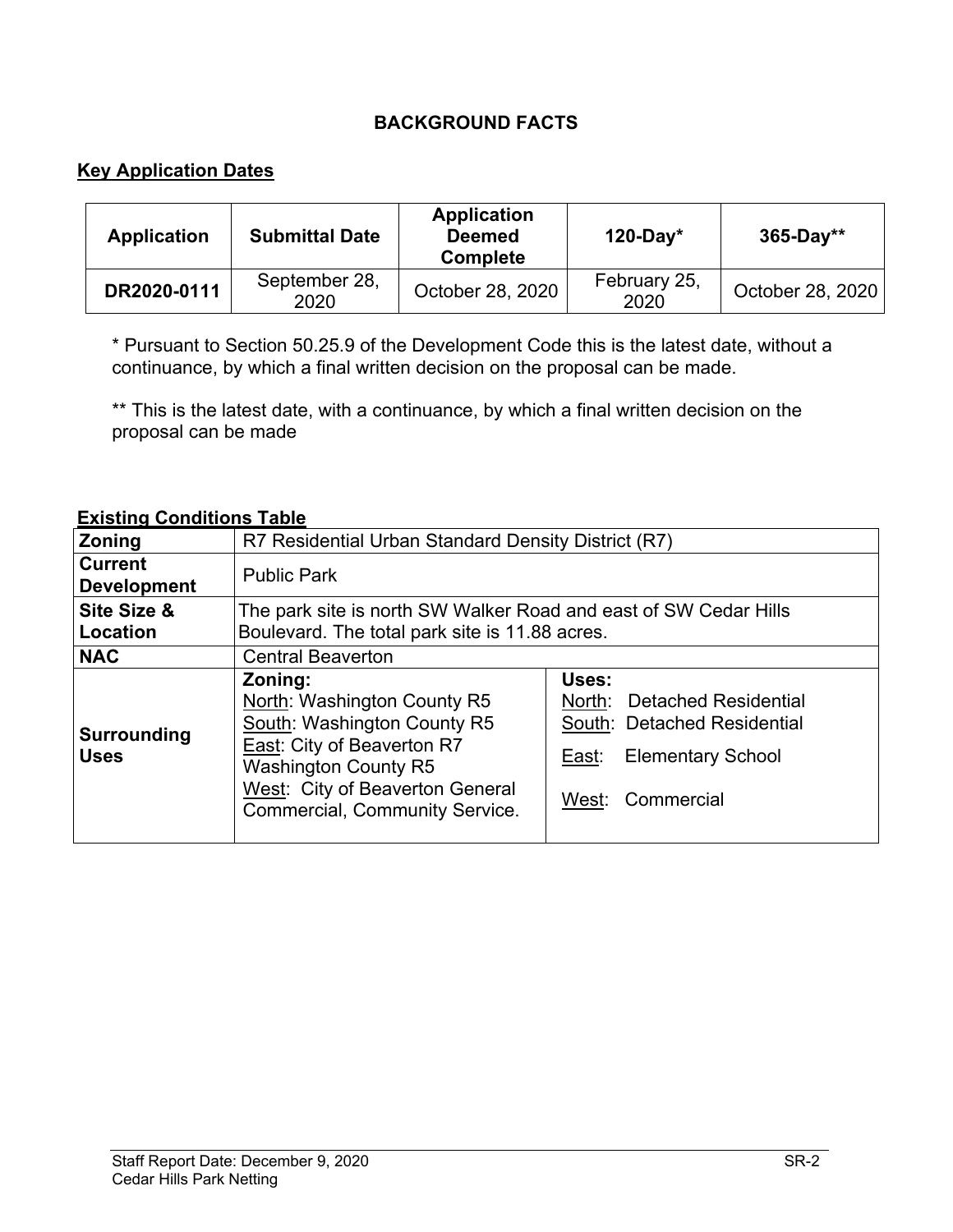# **DESCRIPTION OF APPLICATION AND TABLE OF CONTENTS**

|                      |                                                                                         | Page No.    |
|----------------------|-----------------------------------------------------------------------------------------|-------------|
| <b>Attachment A:</b> | <b>Facilities Review Committee Technical Review and</b><br><b>Recommendation Report</b> | $FR1 - FR9$ |
| <b>Attachment B:</b> | DR2020-011 Design Review Three                                                          | $DR1 - DR8$ |
|                      | Attachment C:   Conditions of Approval                                                  | COA1        |

## **Exhibits**

#### **Exhibit 1. Materials submitted by Staff**

- Exhibit 1.1 Vicinity Map (page SR-5 of this report)
- Exhibit 1.2 Aerial Map (page SR-6 of this report)

#### **Exhibit 2. Materials submitted by the Applicant**

Exhibit 2.1 Submittal Package including plans – Received October 28, 2020

#### **Public Comment**

No public comments received as of the date of Staff Report issuance.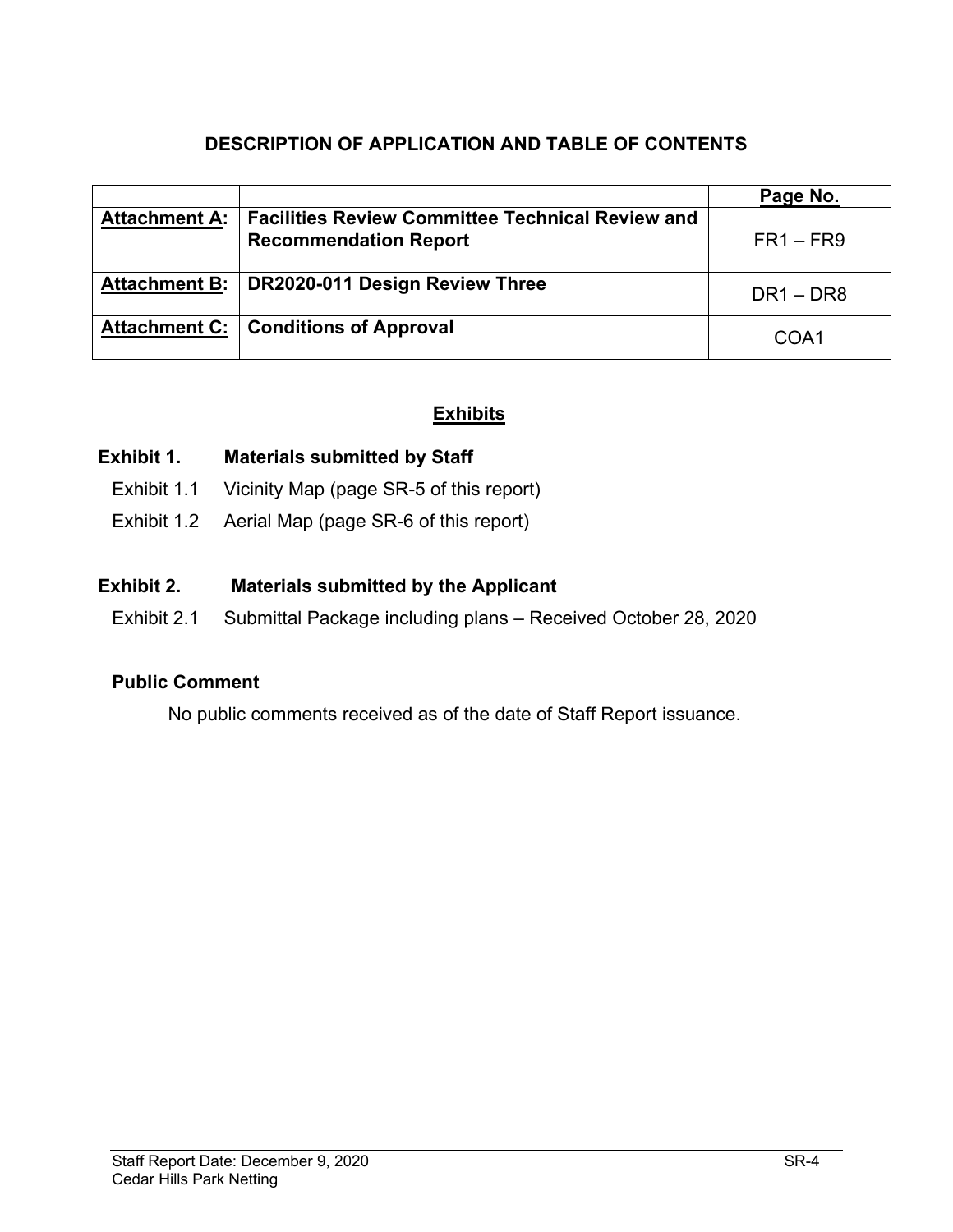#### **Exhibit 1.1**

#### **Cedar Hills Park Netting DR2020-0111**

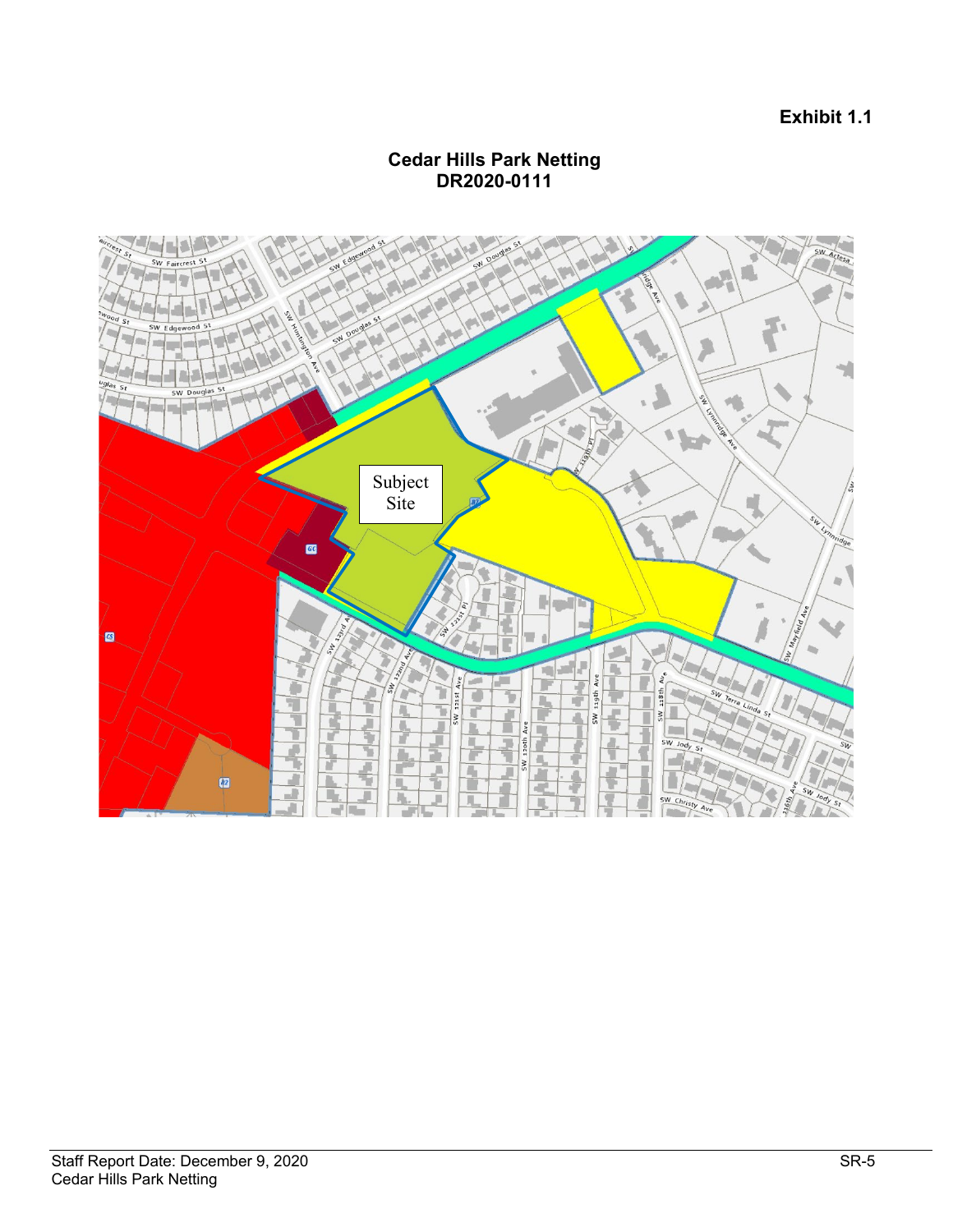**Exhibit 1.2**

#### **Cedar Hills Park Netting DR2020-0111**

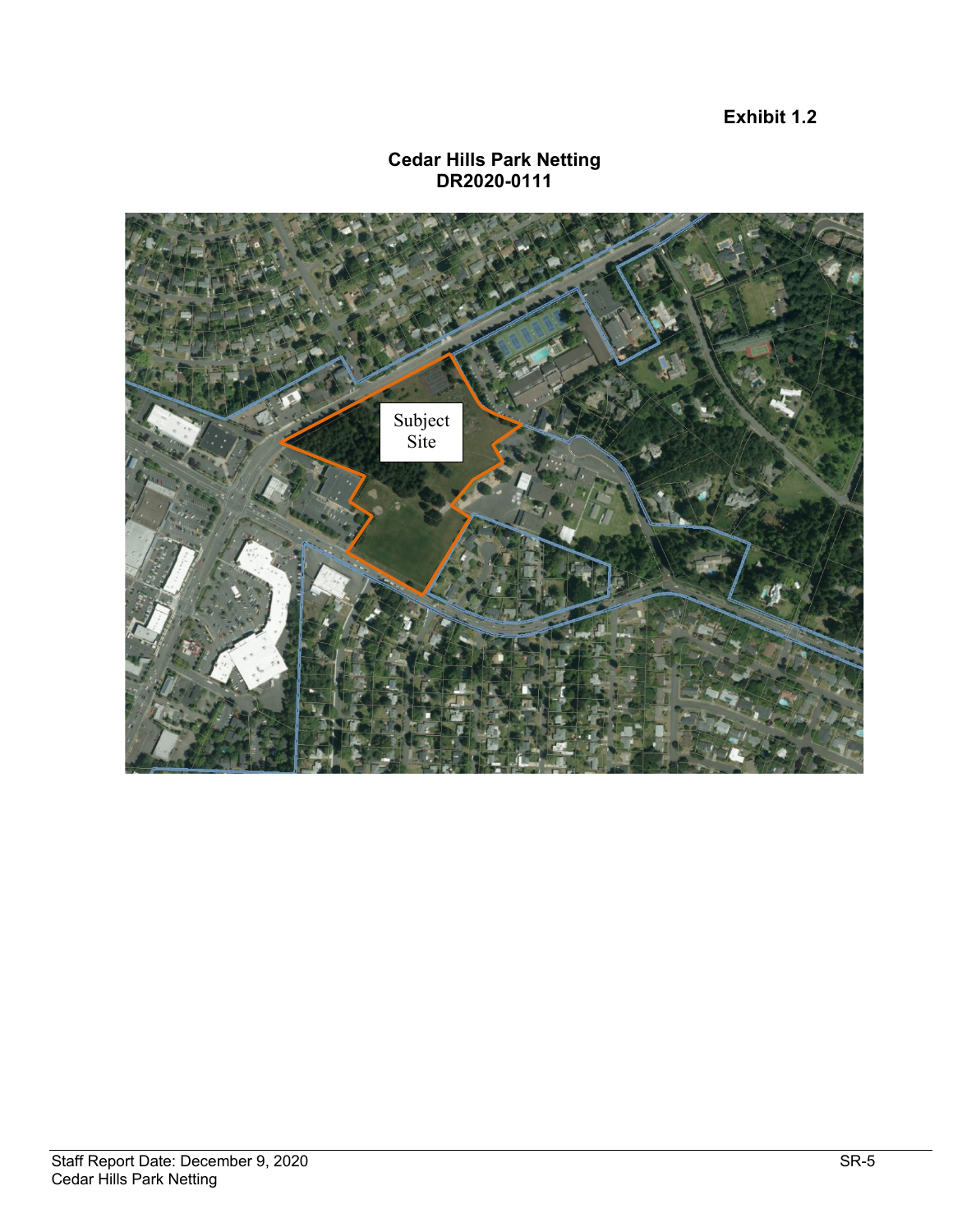# **FACILITIES REVIEW COMMITTEE TECHNICAL REVIEW AND RECOMMENDATIONS Cedar Hills Park Netting (DR2020-0111)**

#### **Section 40.03.1 Facilities Review Committee:**

The Facilities Review Committee (Committee) has conducted a technical review of the application, in accordance with the criteria contained in Section 40.03 of the Development Code. The Committee's findings and recommended conditions of approval are provided to the decision- making authority. As they will appear in the Staff Report, the Facilities Review Conditions may be re-numbered and placed in different order.

The decision-making authority will determine whether the application as presented meets the Facilities Review approval criteria for the subject application and may choose to adopt, not adopt, or modify the Committee's findings, below.

**The Facilities Review Committee Criteria are reviewed for all criteria that are applicable to the submitted application as identified below:**

- **All twelve (12) criteria are applicable to the Design Review Three (DR2020-0111).**
- **The Facilities Review Committee recommends approval of the Design Review Three (DR2020-0019) subject to the conditions of approval.**
- **A. All critical facilities and services related to the proposed development have, or can be improved to have, adequate capacity to serve the proposed development at the time of its completion.**

Chapter 90 of the Development Code defines "critical facilities" to be services that include public water, public sanitary sewer, storm water drainage and retention, transportation, and fire protection. The Committee finds that sufficient improvements exist on-site and off-site to serve the site with public water, public sanitary sewer and storm water drainage facilities. The City of Beaverton (City) is the sanitary sewer, storm drainage and water service provider to the site.

#### Public water

The site is served by Beaverton Water Service and the existing capacity is adequate to serve the proposed addition.

#### Public Sanitary Sewer

The site is served by City of Beaverton and the existing capacity is adequate to serve the proposed addition.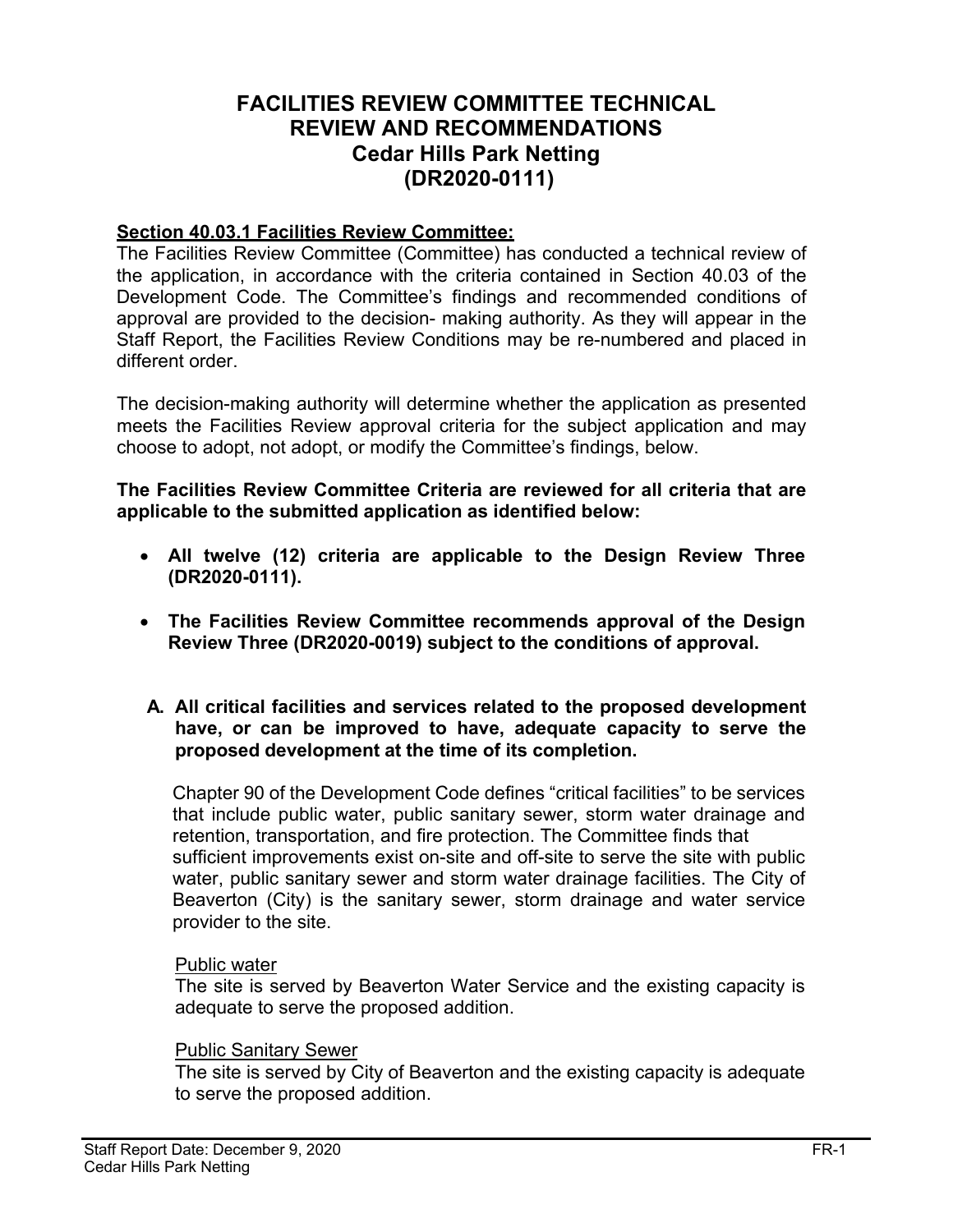#### **Stormwater Drainage, Treatment and Detention**

Proposed improvements to the site are limited to the installation of two fence posts with netting, which will not trigger required improvements for stormwater or hydromodification.

#### **Transportation**

The proposal is limited to safety improvements for an existing sport court. No additional trips are expected with the improvements. The sport court is connected to other on-site destinations and the public right of way through pedestrian pathways.

#### Fire Protection

Fire protection will be provided to the site by Tualatin Valley Fire and Rescue (TVF&R).

**Therefore, the Committee finds that the proposal meets the criterion for approval.**

**B. Essential facilities and services related to the proposed development are available, or can be made available, with adequate capacity to serve the development prior to its occupancy. In lieu of providing essential facilities and services, a specific plan may be approved if it adequately demonstrates that essential facilities, services, or both will be provided to serve the proposed development within five (5) years of occupancy.**

Chapter 90 of the Development Code defines "essential facilities" to be services that include schools, transit improvements, police protection, and pedestrian and bicycle facilities in the public right-of-way. The applicant's plans and materials were shared with Beaverton School District, Tualatin Hills Park and Recreation District (THPRD), City Transportation staff and City Police Department.

#### **Schools**

The project does not involve the addition of residential units; therefore, school capacity will not be impacted.

#### Transit Improvements

The subject site is adjacent to the bus stop on SW Cedar Hills Boulevard, served by Route 20. The existing pedestrian walkways exist connecting the bus stop and sport court.

#### Police

To the date of this report Beaverton Police have not provided comments or recommendations to the Committee. Beaverton Police will serve the development site and any comments will be shared with the applicant.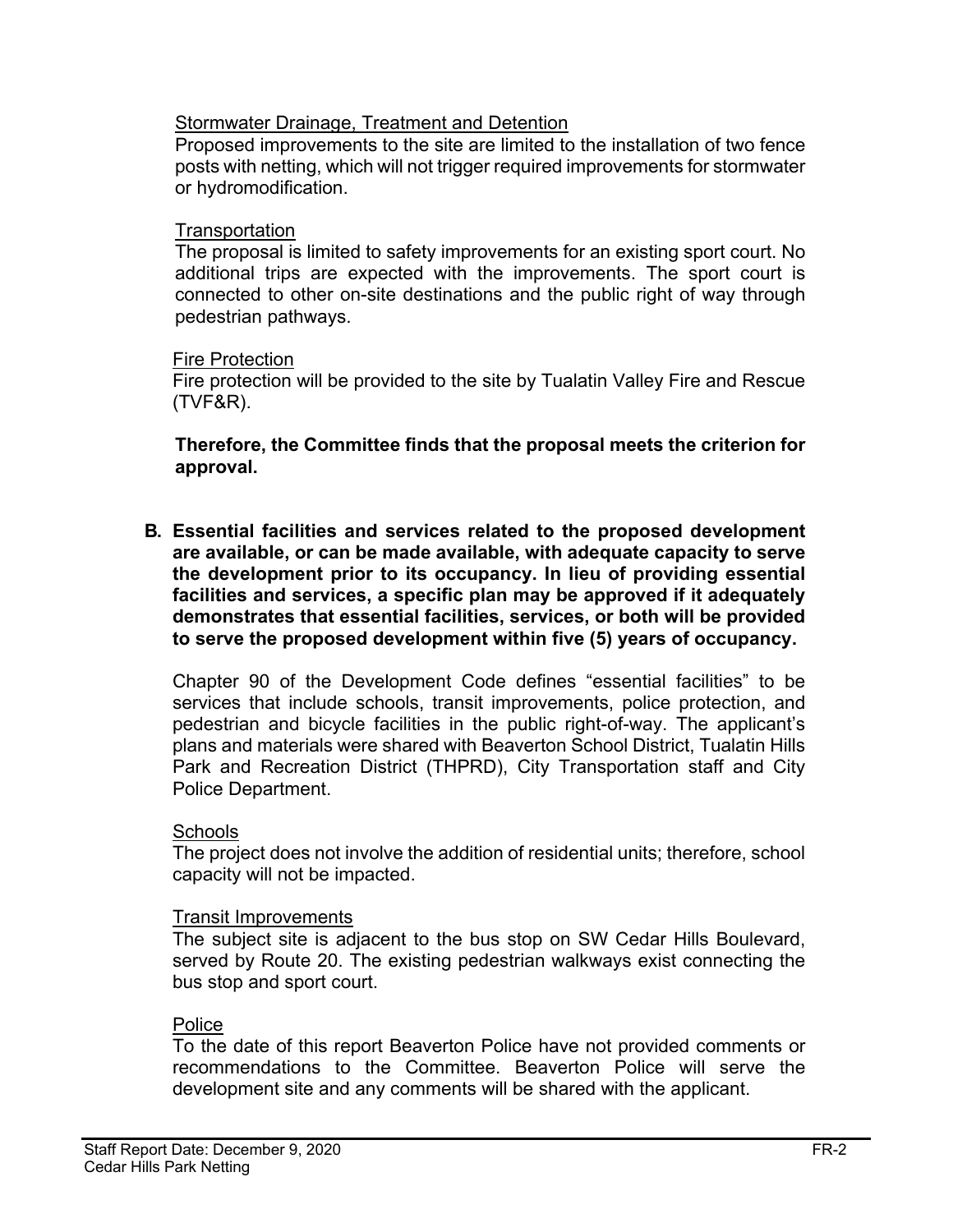#### Pedestrian and Bicycle Facilities

The subject property has frontage on SW Cedar Hills Boulevard, which received full frontage improvements during the park redevelopment project approved through casefile DR2017-0002. All required pedestrian and bicycle facilities in the right of way are in place to serve the site.

#### Parks

The site is operated by the Tualatin Hills Park and Recreation District (THPRD).

The Committee has reviewed the proposal and has found that the essential facilities and services to serve the site are adequate to accommodate the proposal as conditioned.

**Therefore, the Committee finds that the proposal meets the criterion for approval.**

**C. The proposed development is consistent with all applicable provisions of Chapter 20 (Land Uses) unless the applicable provisions are modified by means of one or more applications which shall be already approved or which shall be considered concurrently with the subject application; provided, however, if the approval of the proposed development is contingent upon one or more additional applications, and the same is not approved, then the proposed development must comply with all applicable provisions of Chapter 20 (Land Uses).**

Staff cites the Code Conformance Analysis chart at the end of the Facilities Review Report, which evaluates the project as it relates to applicable code requirements of Chapter 20 for the R7 Residential Urban Standard Density zone, as applicable to the criterion. As demonstrated in the chart, the development proposal meets all criterion.

**Therefore, the Committee finds that the proposal meets the criterion for approval.**

**D. The proposed development is consistent with all applicable provisions of Chapter 60 (Special Requirements) and all improvements, dedications, or both, as required by the applicable provisions of Chapter 60 (Special Requirements), are provided or can be provided in rough proportion to the identified impact(s) of the proposed development.** 

The Committee cites the Code Conformance Analysis chart at the end of this report, which evaluates the proposal as it relates the applicable Code requirements of Chapter 60, as applicable to the above-mentioned criteria.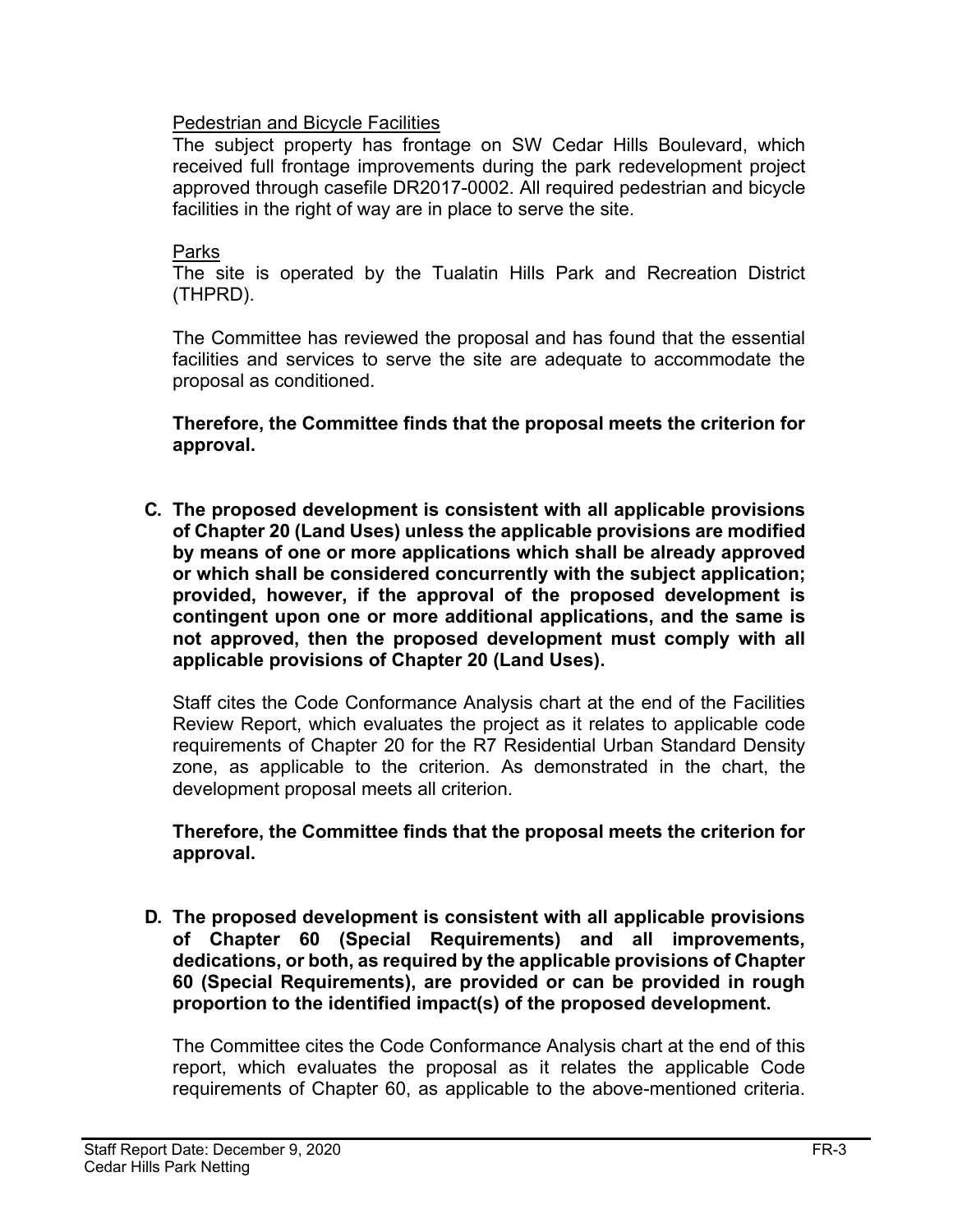Staff will provide findings for the applicable Design Review Standards (Code Section 60.05) with the full staff report.

**Therefore, the Committee finds that with the condition of approvals, the proposal meets the criterion for approval.**

**E. Adequate means are provided or can be provided to ensure continued periodic maintenance and necessary normal replacement of the following private common facilities and areas, as applicable: drainage facilities, roads and other improved rights-of-way, structures, recreation facilities, landscaping, fill and excavation areas, screening and fencing, ground cover, garbage and recycling storage areas, and other facilities not subject to maintenance by the City or other public agency.**

The applicant states that this proposal is for a small improvement to an existing sport court. The park has been in place for several years and common facilities and areas are currently maintained. The proposed improvements will not preclude the owner from providing trash and recycling facilities, landscaping and parking maintenance.

**Therefore, the Committee finds that the proposal meets the criterion for approval.**

#### **F. There are safe and efficient vehicular and pedestrian circulation patterns within the boundaries of the development.**

In review of Criterion F, staff incorporates the findings prepared in response to A, B and D above. Safe and efficient vehicular and pedestrian circulation patterns are provided within the boundaries of the development.

The existing pedestrian and vehicle circulation will be maintained on site and the proposal will not modify the traffic patterns of the established park site.

**Therefore, the Committee finds the proposal meets the criterion for approval.**

#### **G. The development's on-site vehicular and pedestrian circulation systems connect to the surrounding circulation systems in a safe, efficient, and direct manner.**

In review of Criterion G, staff incorporates the findings prepared in response to A, B, D and F above. The proposal is limited to modifications to an existing sport court on a site with existing vehicular and pedestrian circulation systems that connect to the surrounding systems including public streets. The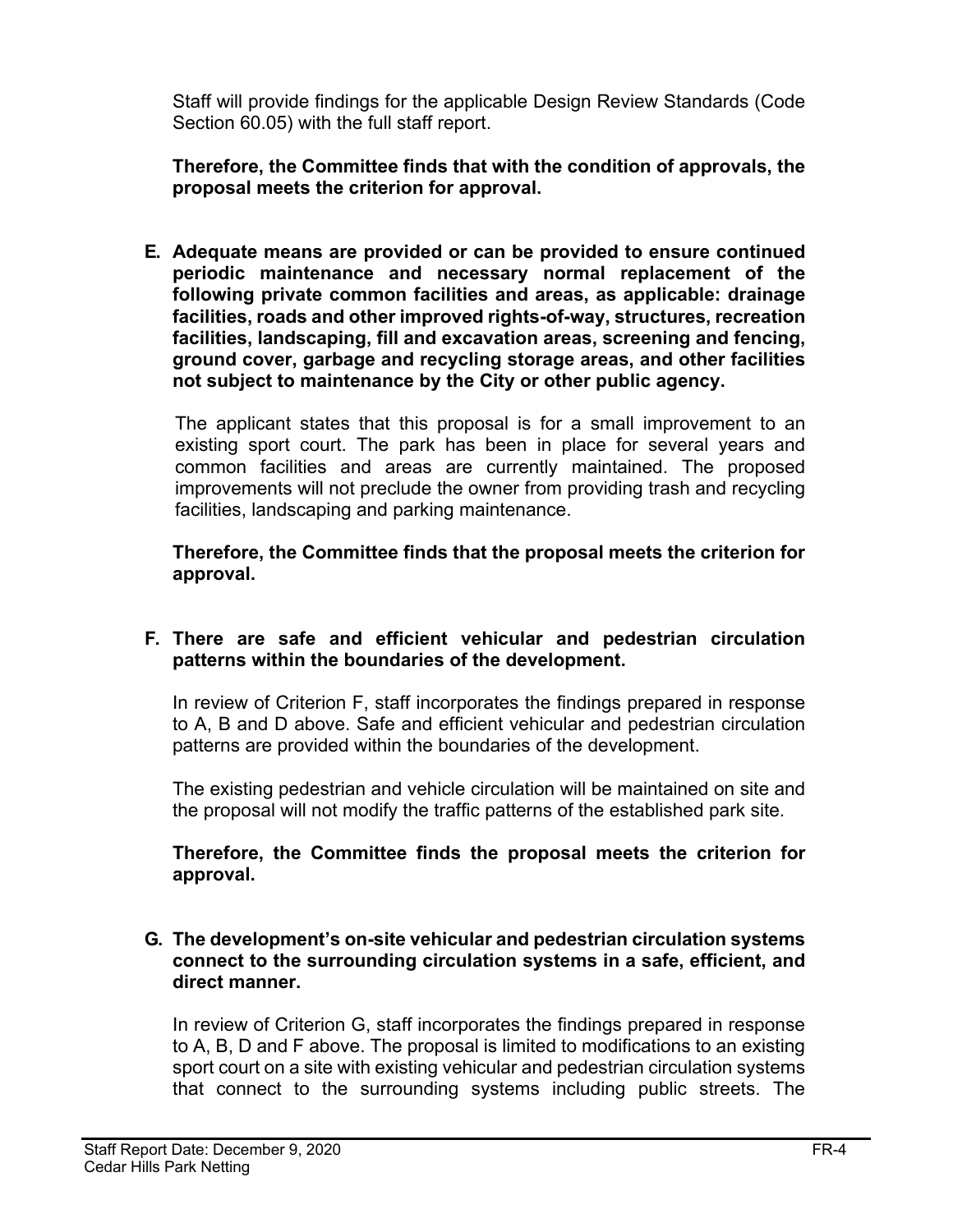development's on-site vehicular and pedestrian circulation systems connect to the surrounding circulation systems in a safe, efficient and direct manner.

#### **Therefore, the Committee finds the proposal meets the criterion for approval.**

#### **H. Structures and public facilities serving the development site are designed in accordance with adopted City codes and standards and provide adequate fire protection, including, but not limited to, fire flow.**

In review of Criterion H, staff incorporates the findings prepared in response to A, above. The proposal will show compliance to the City's Building Code Standards prior to issuance of Site Development and Building permits, which includes compliance with TVF&R standards.

**Therefore, the Committee finds that with the conditions of approval the proposal meets the criterion for approval.**

**I. Structures and public facilities serving the development site are designed in accordance with adopted City codes and standards and provide adequate protection from crime and accident, as well as protection from hazardous conditions due to inadequate, substandard or ill-designed development.**

The proposed project has been designed to meet City codes and standards for an addition to an existing building and the reconfiguration of parking in an existing parking lot and will provide adequate protection from crime and accident to the maximum extent practicable. The Committee finds that review of the construction documents at the Building and Site Development permit stages will ensure protection from hazardous conditions due to inadequate, substandard or ill-designed development.

**Therefore, the Committee finds that the proposal meets the criterion for approval.**

**J. Grading and contouring of the development site is designed to accommodate the proposed use and to mitigate adverse effect(s) on neighboring properties, public right-of-way, surface drainage, water storage facilities, and the public storm drainage system.**

The applicant states that this proposal limited to improvements to an existing sport court on a developed site. No changes are proposed to grading are proposed.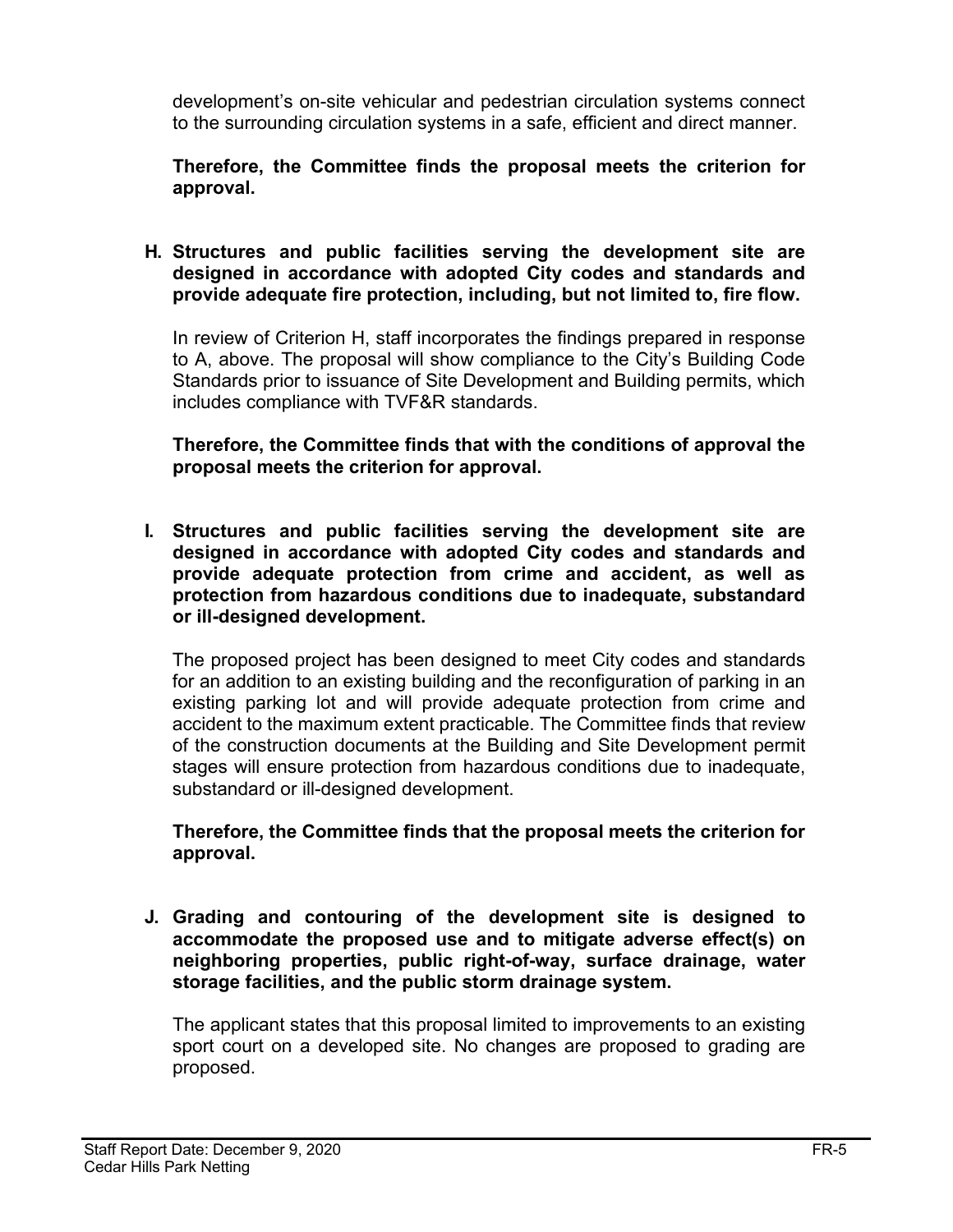**Therefore, the Committee finds that the proposal meets the criterion for approval.**

**K. Access and facilities for physically handicapped people are incorporated into the development site and building design, with particular attention to providing continuous, uninterrupted access routes.**

The development will be required to meet all applicable accessibility standards of the International Building Code, the Fire Code, and other standards as required by the American Disabilities Act (ADA). Compliance with ADA requirements are reviewed at the time of Building permit application. Conformance with the technical design standards for Code accessibility requirements are to be shown on the approved construction plans associated with and Building Permit approvals.

No renovations are proposed to the ADA facilities onsite and will be maintained. The Committee finds that as proposed, it appears that the general site layout can meet accessibility requirements.

**Therefore, the Committee finds that the proposal meets the criterion for approval.**

#### **L. The application includes all required submittal materials as specified in Section 50.25.1 of the Development Code.**

The Design Review Three application was submitted on September 28, 2020. The applicant deemed the project complete on October 28, 2020. In the review of the materials during the application review, the Committee finds that all applicable application submittal requirements, identified in Section 50.25.1 are contained within this proposal.

#### **Therefore, the Committee finds that the proposal meets the criterion for approval.**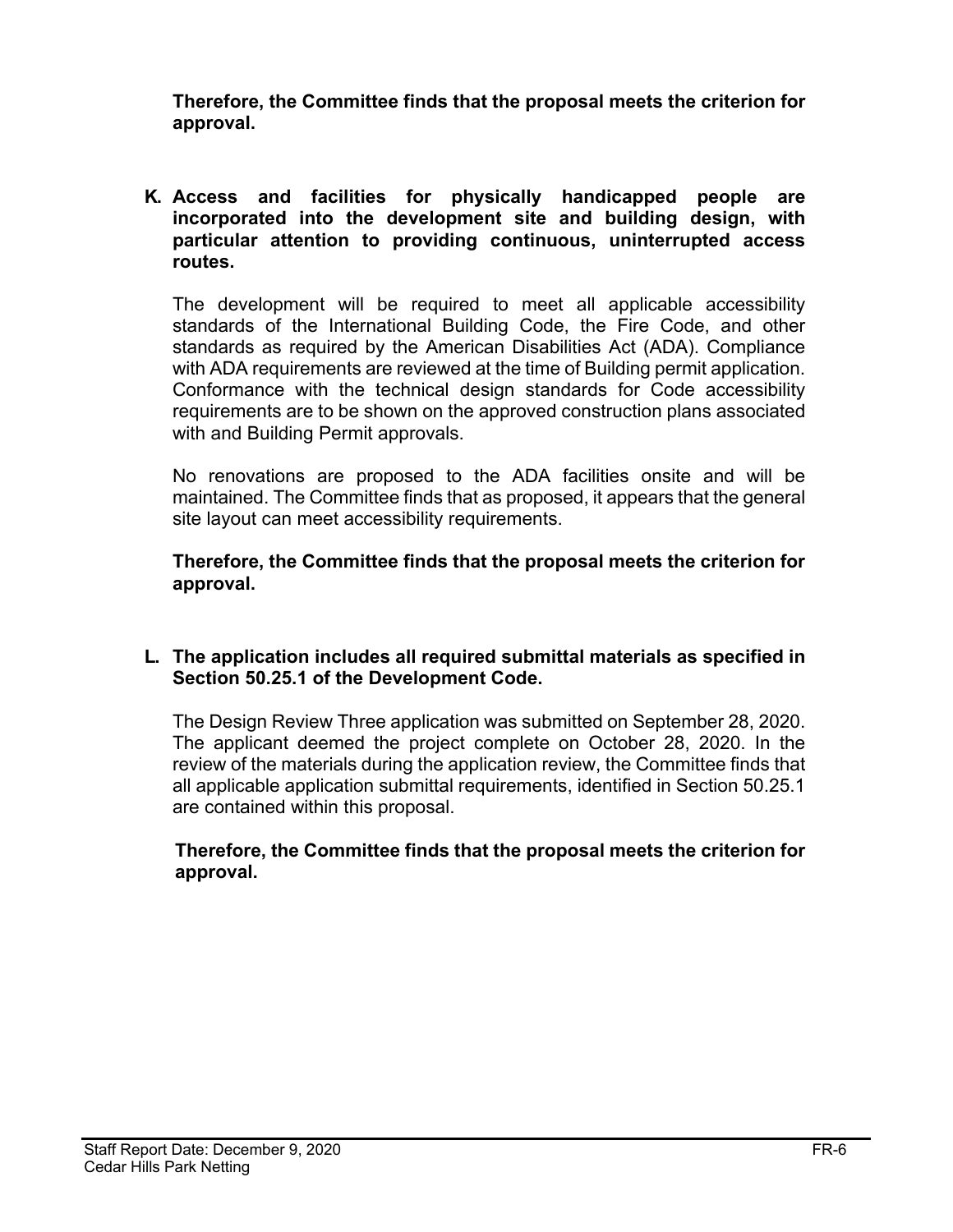# **Code Conformance Analysis Chapter 20 Use and Site Development Requirements R7 Residential Urban Standard Density (R7)**

| <b>CODE STANDARD</b>                 | <b>CODE</b><br><b>REQUIREMENT</b>                            | <b>PROJECT PROPOSAL</b>                                                                                                                                                          | <b>MEETS</b><br>CODE? |
|--------------------------------------|--------------------------------------------------------------|----------------------------------------------------------------------------------------------------------------------------------------------------------------------------------|-----------------------|
|                                      | <b>Development Code 20.20.20</b>                             |                                                                                                                                                                                  |                       |
| Use – Public Parks                   | Conditional Use in<br>R7 Zone                                | modifies<br>The<br>proposal<br>a<br>previously approved park<br>development with an existing<br>Conditional Use Permit. The<br>proposal is not anticipated to<br>increase trips. | Yes                   |
|                                      | <b>Development Code Section 20.20.15</b>                     | <b>(Station Community - Mixed Use)</b>                                                                                                                                           |                       |
| <b>Minimum Land Area</b>             | 7,000 square feet                                            | 11.52 acres                                                                                                                                                                      | <b>Yes</b>            |
| Floor Area Ratio                     | N/A                                                          | modifies<br>The<br>proposal<br>a<br>previously approved<br>park<br>development.                                                                                                  | N/A                   |
| <b>Lot Dimensions</b>                | Min. Width $=$ none<br>Min. Depth $=$ none                   | Not required in this zone.                                                                                                                                                       | N/A                   |
| <b>Minimum Yard Setbacks</b>         | Front Max = $17$ feet<br>$Side = 5 feet$<br>$Rear = 25$ feet | The proposal is limited to<br>fence height additions, which<br>are not subject to setback<br>requirements.                                                                       | Yes                   |
| Maximum<br><b>Building</b><br>Height | 35 feet                                                      | The proposed fence addition<br>will be 16 feet in height.                                                                                                                        | Yes                   |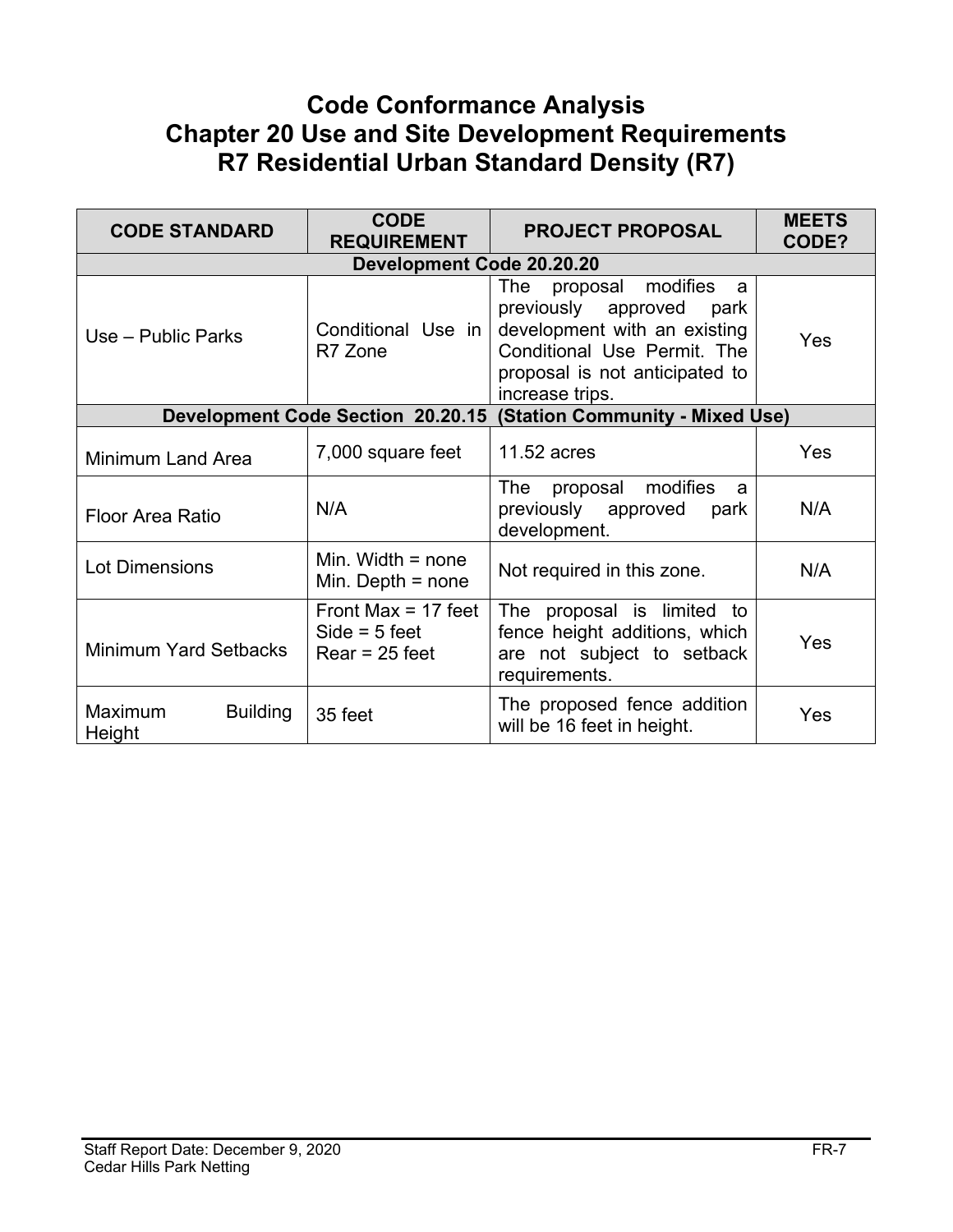# **Chapter 60 Special Requirements**

| <b>CODE</b><br><b>STANDARD</b>                                           | <b>CODE REQUIREMENT PROJECT PROPOSAL</b>                                     |                                                                                                                   | <b>MEETS</b><br>CODE?                             |  |
|--------------------------------------------------------------------------|------------------------------------------------------------------------------|-------------------------------------------------------------------------------------------------------------------|---------------------------------------------------|--|
|                                                                          |                                                                              | <b>Development Code Section 60.05</b>                                                                             |                                                   |  |
| <b>Design Review</b><br>Principles,<br>Standards, and<br>Guidelines      | Requirements for<br>new development,<br>redevelopment, add<br>additions.     | The applicant has requested to<br>be reviewed pursuant to the<br>Design Review Standards and<br>Guidelines.       | See DR2020-<br>0111 Section<br>of Staff<br>Report |  |
|                                                                          | <b>Development Code Section 60.10</b>                                        |                                                                                                                   |                                                   |  |
| Floodplain<br>Regulations                                                | Requirements for<br>development within<br>floodplains.                       | The subject lot is not located<br>within a floodplain.                                                            | N/A                                               |  |
|                                                                          | <b>Development Code Section 60.15</b>                                        |                                                                                                                   |                                                   |  |
| <b>Land Division</b><br>Standards                                        | Grading and tree<br>protection standards<br>pertaining to land<br>divisions. | The existing lot is not<br>proposed to be altered.                                                                | N/A                                               |  |
|                                                                          | <b>Development Code Section 60.30</b>                                        |                                                                                                                   |                                                   |  |
| Off-street motor vehicle<br>parking                                      | Parks:<br>0 spaces                                                           | No changes to the number<br>required parking spaces or<br>supplied parking spaces is<br>proposed.                 | Yes                                               |  |
| Required Bicycle<br>Parking<br>Short Term and Long<br>Term               | Parks:<br>0 spaces                                                           | No changes to the number<br>required bicycle parking spaces<br>or supplied bicycle parking<br>spaces is proposed. | Yes                                               |  |
|                                                                          |                                                                              | <b>Development Code Section 60.33</b>                                                                             |                                                   |  |
| <b>Park and Recreation</b><br><b>Facilities and Service</b><br>Provision | <b>Annexation to THPRD</b>                                                   | The property is located within<br>THPRDs district therefore<br>annexation is not necessary.                       | N/A                                               |  |
|                                                                          | <b>Development Code Section 60.55</b>                                        |                                                                                                                   |                                                   |  |
| Transportation Facilities Regulations pertaining                         | to the construction or<br>reconstruction of<br>transportation facilities.    | <b>Refer to Facilities Review</b><br>Committee findings herein.                                                   | Yes                                               |  |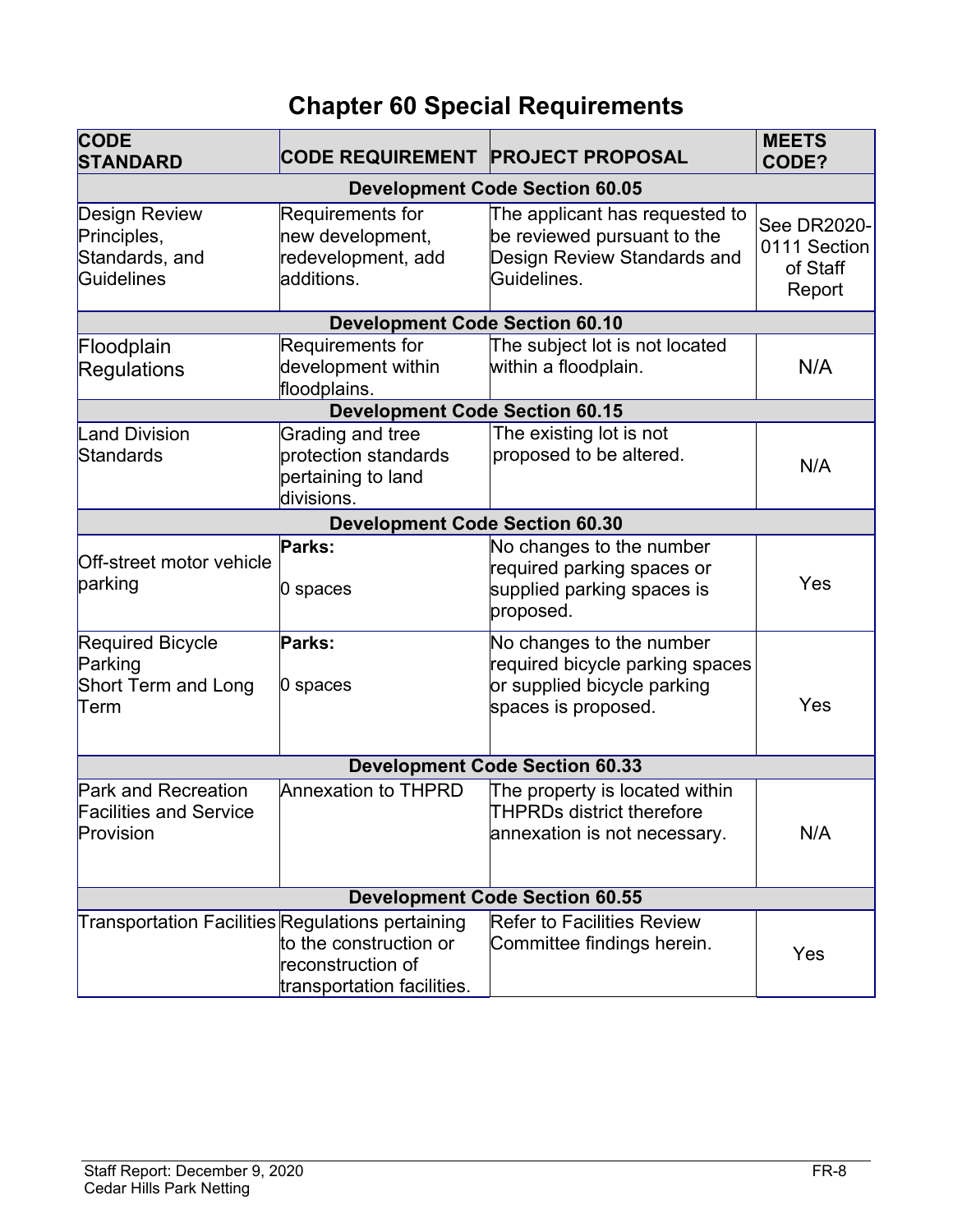| <b>Development Code Section 60.60</b> |                                                                        |                                                                           |     |
|---------------------------------------|------------------------------------------------------------------------|---------------------------------------------------------------------------|-----|
| Trees & Vegetation                    | Regulations pertaining<br>to the removal and<br>preservation of trees. | No Protected Trees are<br>proposed to be impacted<br>on the subject site. | N/A |

| <b>Development Code Section 60.65</b> |                                                                                                                                                                                                             |                                                                |     |
|---------------------------------------|-------------------------------------------------------------------------------------------------------------------------------------------------------------------------------------------------------------|----------------------------------------------------------------|-----|
| Utility Undergrounding                | All existing overhead<br>utilities and any new<br>utility service lines<br>within the project and<br>along any existing<br>frontage, except high<br>voltage lines (>57kV)<br>must be placed<br>underground. | No existing overhead utilities<br>lexist.                      | N/A |
|                                       |                                                                                                                                                                                                             | <b>Development Code Section 60.67</b>                          |     |
| Significant Natural<br>Resources      | Regulations pertaining<br>to Significant Natural<br>Resources                                                                                                                                               | <b>Significant Natural Resources</b><br>are not found on site. | N/A |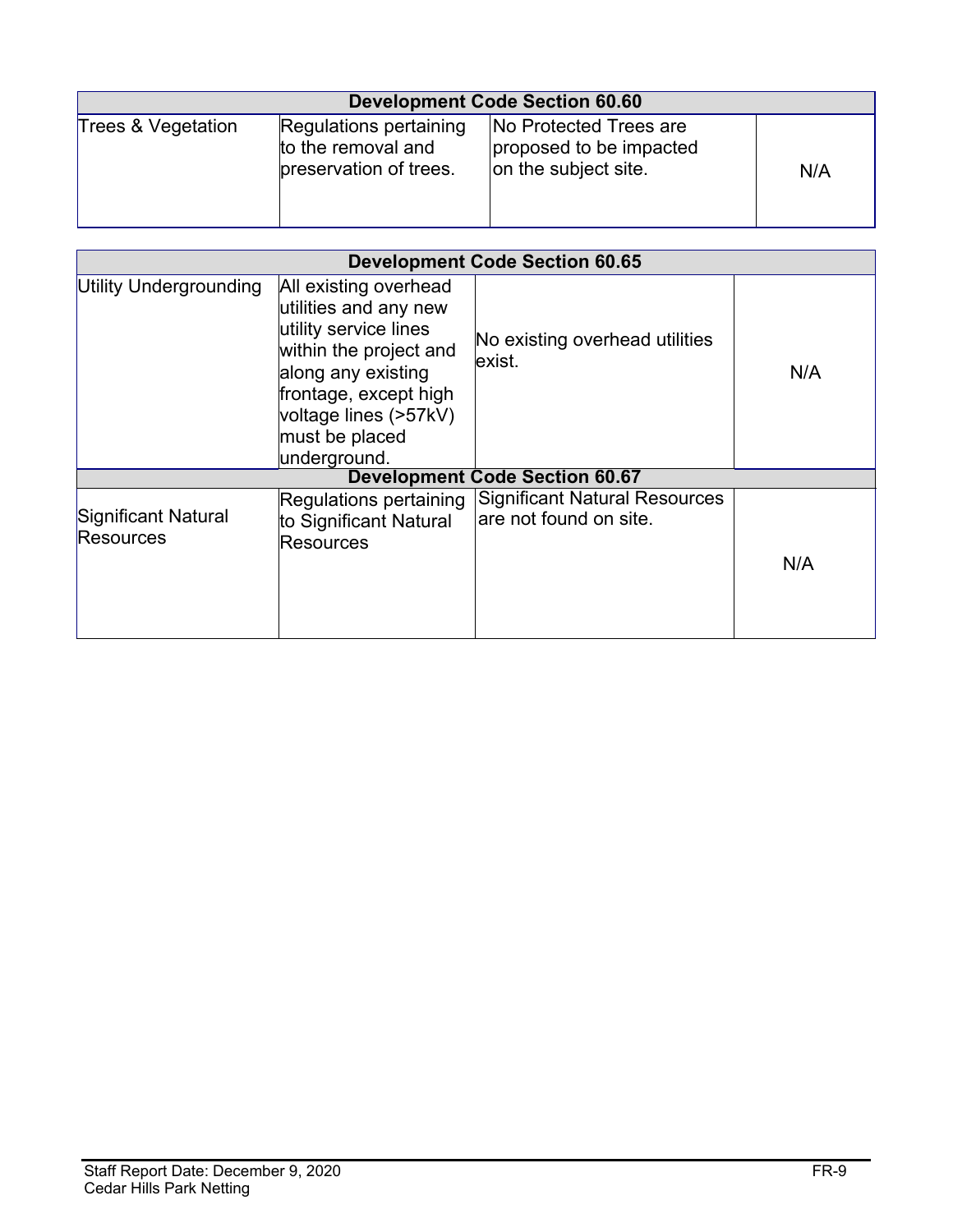#### **DR2020-0111 ANALYSIS AND FINDINGS FOR DESIGN REVIEW THREE APPROVAL**

#### **Planning Commission Standards for Approval:**

Section 40.20.15.3.C of the Development Code provides standards to govern the decisions of the Commission as they evaluate and render decisions on Design Review Applications. The Commission will determine whether the application as presented, meets the Design Review Three approval criteria. The Commission may choose to adopt, not adopt or modify the Committee's findings. In this portion of the report, staff evaluates the application in accordance with the criteria for Type 3 Design Review.

**Section 40.20.15.3.C Approval Criteria:** In order to approve a Design Review Three application, the decision-making authority shall make findings of fact based on evidence provided by the applicant demonstrating that all the following criteria are satisfied:

#### **1. The proposal satisfies the threshold requirements for a Design Review Three application.**

The proposal will add additional fencing to an existing sport court. While the addition fencing will be integrated into the existing design, the additional fencing is subject to a Design Review Three because the applicant has requested approval under the applicable Guidelines, meeting threshold 7.

The following thresholds are met:

*7. A project meeting the Design Review Compliance Letter thresholds which does not meet an applicable design standard.*

#### **Therefore, staff finds the criterion is met.**

**2. All City application fees related to the application under consideration by the decision-making authority have been submitted.**

The applicant has provided all applicable fees.

#### **Therefore, staff finds the criterion is met.**

**3. For proposals meeting Design Review Three application thresholds numbers 1 through 6, the proposal is consistent with all applicable provisions of Sections 60.05.35 through 60.05.50 (Design Guidelines).**

The proposal does not meet the Design Review Three application thresholds numbers 1 through 6. The application meets the thresholds number 7.

#### **Therefore, staff finds the criterion is not applicable.**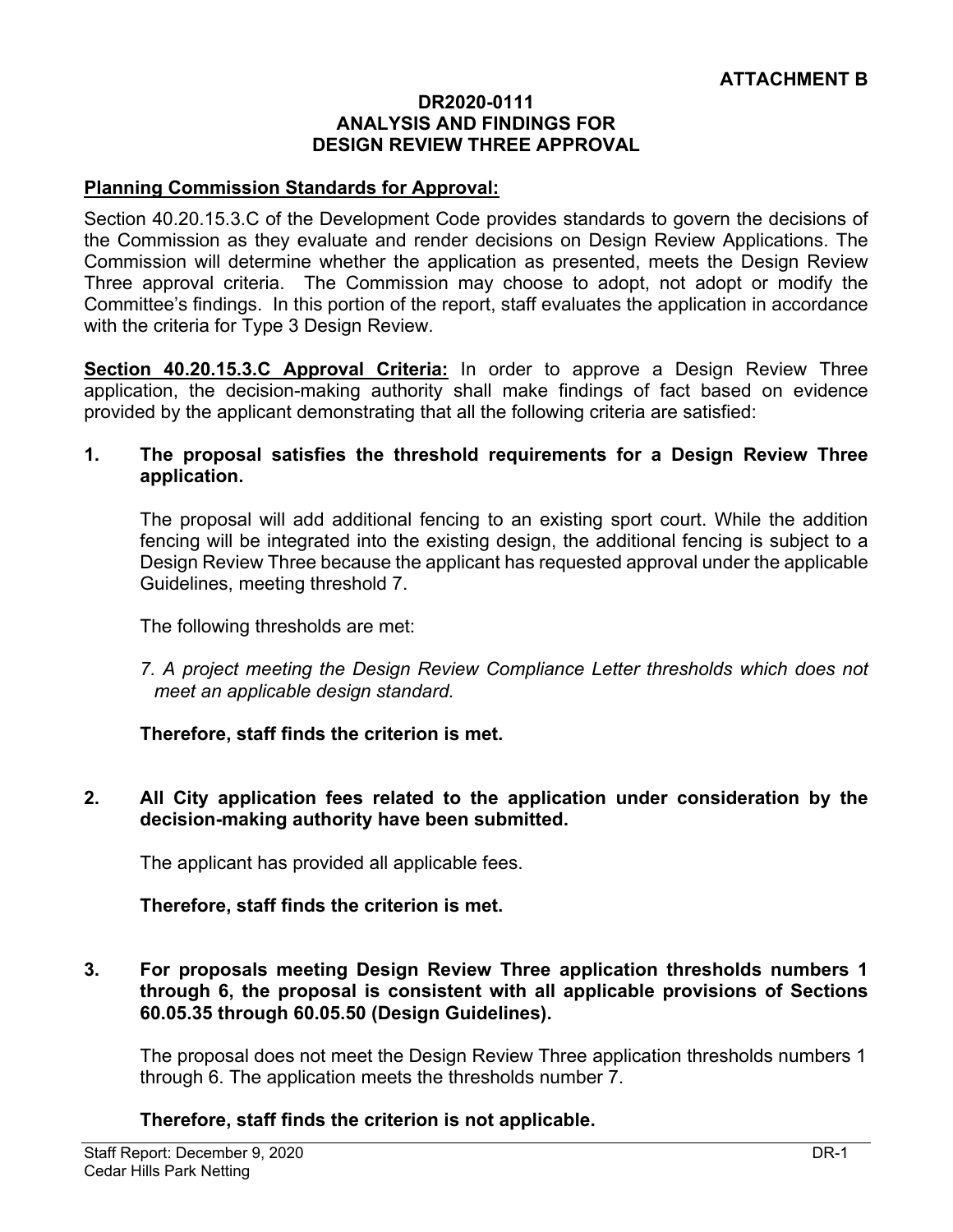- **4. For additions to or modifications of existing development, the proposal is consistent with all applicable provisions of Sections 60.05.35 through 60.05.50 (Design Guidelines) or can demonstrate that the additions or modifications are moving towards compliance with specific Design Guidelines if any of the following conditions exist:**
	- **a. A physical obstacle such as topography or natural feature exists and prevents the full implementation of the applicable guideline; or**
	- **b. The location of existing structural improvements prevent the full implementation of the applicable guideline; or**
	- **c. The location of the existing structure to be modified is more than 300 feet from a public street.**

The proposed site was approved through a previous Design Review Three (DR2017- 0002), and staff has not identified any non-compliant design elements of the existing improvements. Where the proposed project cannot satisfy the Development Standards, the applicant requests approval under the corresponding Design Guidelines, as allowed by Criterion 6 below.

**Therefore, staff finds the criterion is met.** 

**5. For DRBCP proposals which involve the phasing of required floor area, the proposed project shall demonstrate how future development of the site, to the minimum development standards established in the Development Code or greater, can be realistically achieved at ultimate build out of the DRBCP.**

A DRBCP is not proposed with this project.

**Therefore, staff finds the criterion is not applicable.** 

**6. For proposals meeting Design Review Three application Threshold numbers 7 or 8, where the applicant has decided to address a combination of standards and guidelines, the proposal is consistent with all applicable provisions of Sections 60.05.15 through 60.05.30 (Design Standards) except for the Design Standard(s) where the proposal is instead subject to the applicable corresponding Design Guideline(s).**

The proposed Tire Center expansion meets Design Review Three application threshold 7. The findings below demonstrate compliance with Design Standards or, where necessary, Design Guidelines.

#### **Therefore, staff finds the criterion is met.**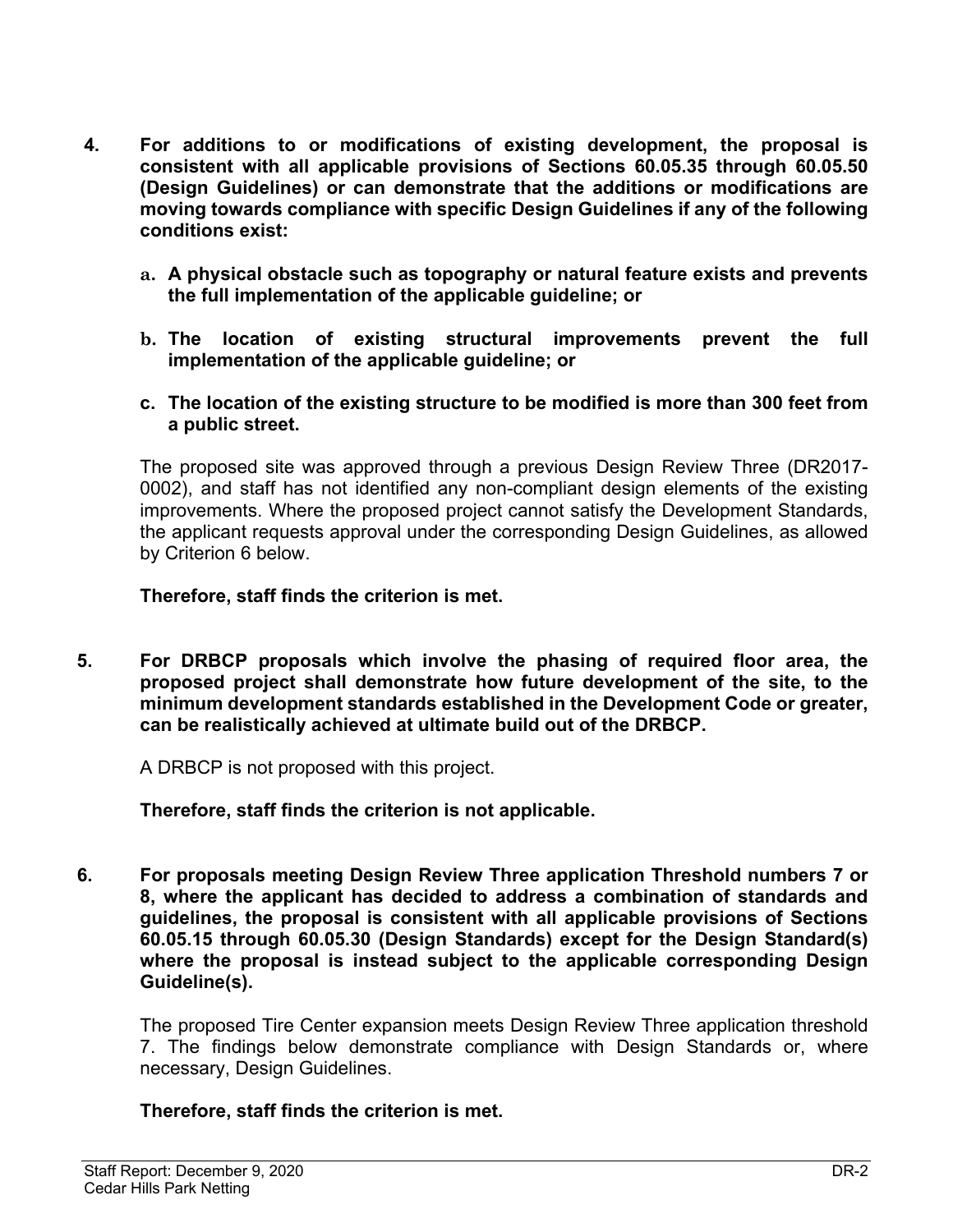**7. For proposals meeting Design Review Three application Threshold numbers 7 or 8, where the applicant has decided to address Design Guidelines only, the proposal is consistent with the applicable provisions of Sections 60.05.35 through 60.05.50 (Design Guidelines).**

The proposed addition meets the Design Review Three Application Threshold number 7. However, the applicant seeks to address a combination of both the Design Standards and Design Guidelines.

**Therefore, staff finds the criterion is not applicable.** 

**8. Applications and documents related to the request, which will require further City approval, shall be submitted to the City in the proper sequence.**

All required application materials and documents related to the Design Review Three request have been submitted to the City in the property sequence.

#### **Therefore, staff finds the criterion is met.**

#### **Recommendation**

Based on the facts and findings presented, staff recommend **APPROVAL** of **DR2020-0111 Cedar Hills Park Netting,** subject to the applicable conditions identified in Attachment C.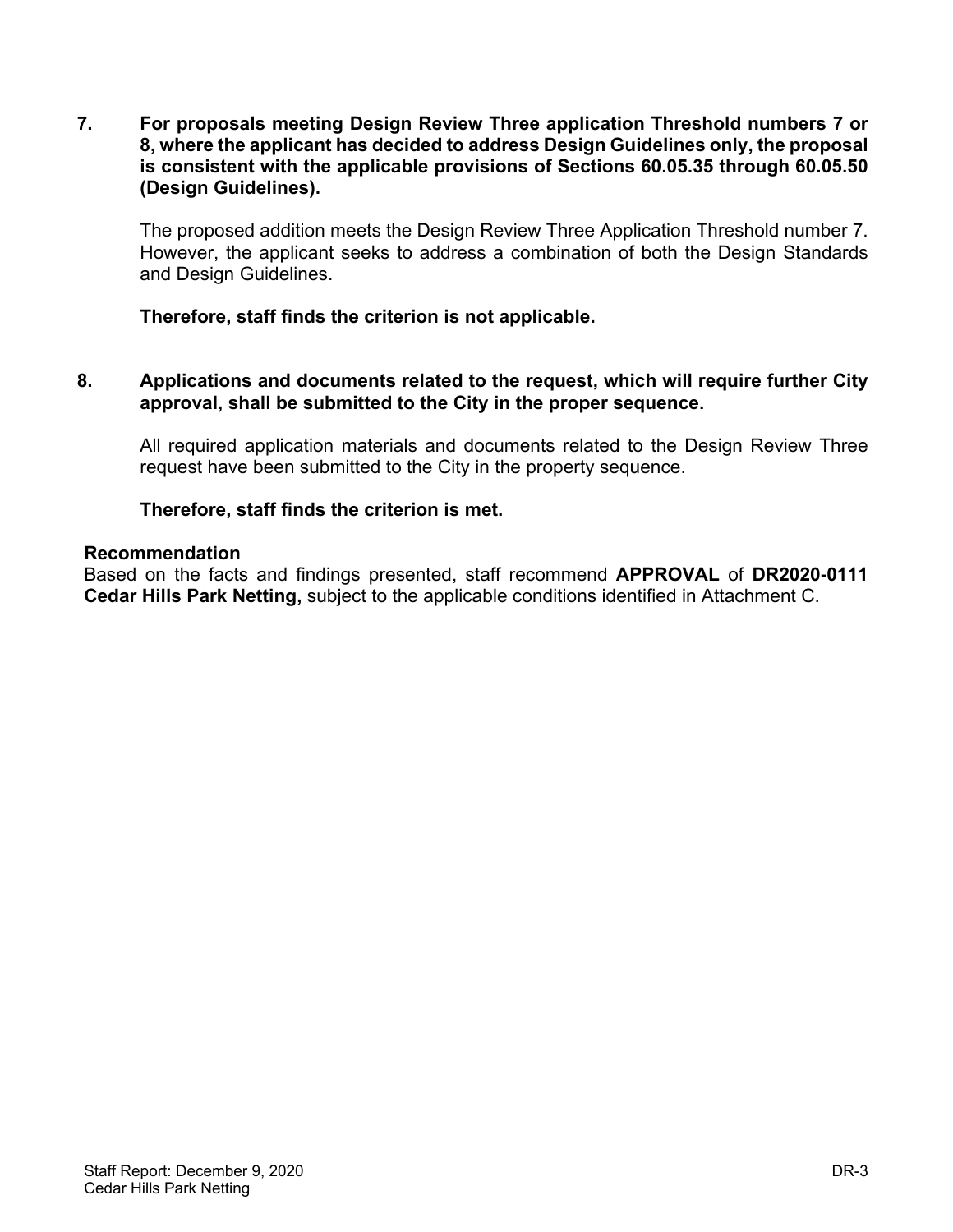## **Design Standards Analysis Section 60.05.15 Building Design and Orientation**

| <b>DESIGN STANDARD</b>                                                                                  | <b>PROJECT PROPOSAL</b>                                            | <b>MEETS</b><br><b>STANDARD</b> |  |  |
|---------------------------------------------------------------------------------------------------------|--------------------------------------------------------------------|---------------------------------|--|--|
|                                                                                                         | <b>Building Articulation and Variety</b>                           |                                 |  |  |
| 60.05.15.1.A<br>Max length of attached<br>residential buildings in<br>residential zones                 | The proposal is limited to a fencing<br>addition.                  | N/A                             |  |  |
| 60.05.15.1.B<br>Min 30% articulation                                                                    | The proposal is limited to a fencing<br>addition.                  | N/A                             |  |  |
| 60.05.15.1.C<br>Max 40' between<br>architectural features                                               | The proposal is limited to a fencing<br>addition.                  | N/A                             |  |  |
| 60.05.15.1.D<br>Max 150 sq. ft.<br>undifferentiated blank<br>walls facing streets                       | The proposal is limited to a fencing<br>addition.                  | N/A                             |  |  |
|                                                                                                         | <b>Roof Forms</b>                                                  |                                 |  |  |
| $60.05.15.2.A - B$<br>Min roof pitch = $4:12$ for<br>sloped roofs                                       | The proposal is limited to a fencing<br>addition.                  | N/A                             |  |  |
| 60.05.15.2.C<br>Flat roofs need parapets                                                                | The proposal is limited to a fencing<br>addition.                  | N/A                             |  |  |
| 60.05.15.2.D<br>New structures in<br>existing development be<br>similar to existing<br>development roof | The proposal is limited to a fencing<br>addition.                  | N/A                             |  |  |
| 60.05.15.2.E<br>4:12 roof standard is not<br>applicable to smaller<br>feature roofs                     | The proposal is limited to a fencing<br>addition.                  | N/A                             |  |  |
|                                                                                                         | <b>Primary Building Entrances</b>                                  |                                 |  |  |
| 60.05.15.3<br>Weather protection for<br>primary entrance                                                | The proposal is limited to a fencing<br>addition.                  | N/A                             |  |  |
|                                                                                                         | <b>Exterior Building Materials</b>                                 |                                 |  |  |
| 60.05.15.4.A<br>Residential double wall<br>construction                                                 | The proposal is limited to a fencing<br>addition.                  | N/A                             |  |  |
| 60.05.15.4.B<br>Maximum 30% of primary<br>elevation to be made of<br>unfinished concrete block          | The proposal is limited to a fencing<br>addition.                  | N/A                             |  |  |
| 60.05.15.4.C<br>Foundations                                                                             | The proposal is limited to a fencing<br>addition.                  | N/A                             |  |  |
| <b>Roof-Mounted Equipment</b>                                                                           |                                                                    |                                 |  |  |
| 60.05.15.5.A through C<br>Roof-mounted equipment                                                        | No roof-mounted equipment is proposed as<br>part of this proposal. | N/A                             |  |  |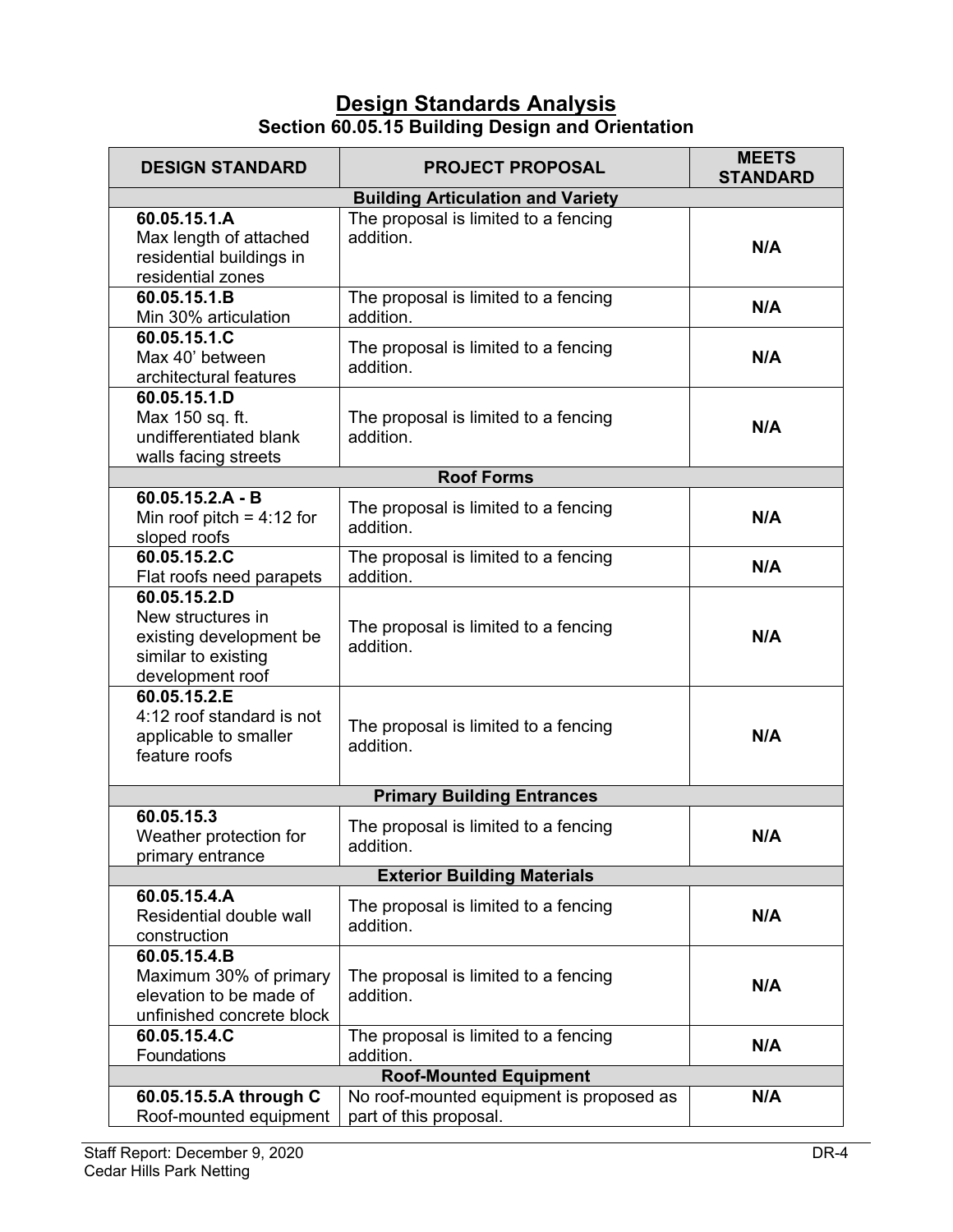| <b>DESIGN STANDARD</b>                                                                                                                                         | <b>PROJECT PROPOSAL</b>                                                        | <b>MEETS</b><br><b>STANDARD</b> |  |
|----------------------------------------------------------------------------------------------------------------------------------------------------------------|--------------------------------------------------------------------------------|---------------------------------|--|
| screening. Solar panels,<br>dishes/antennas, pipes,<br>vents, and chimneys are<br>exempt from this<br>standard.                                                |                                                                                |                                 |  |
|                                                                                                                                                                | Building Location and Orientation along Streets in MU and Com. Districts       |                                 |  |
| $60.05.15.6.A - F$<br><b>Buildings in Commercial</b><br>and Multiple Use zones<br>shall occupy a minimum<br>public<br>Street along Major<br>Pedestrian Routes. | The subject site is not located in a<br><b>Commercial or Multiple Use Zone</b> | N/A                             |  |
|                                                                                                                                                                | <b>Building Scale along Major Pedestrian Routes</b>                            |                                 |  |
| 60.05.15.7.A through C<br>22' Height Minimum<br>60' Height Maximum                                                                                             | The proposal is limited to a fencing<br>addition.                              | N/A                             |  |
| <b>Ground Floor Elevation on Commercial and Multiple Use Buildings</b>                                                                                         |                                                                                |                                 |  |
| 60.05.15.8.A-B<br><b>Glazing Requirements</b>                                                                                                                  | The proposal is limited to a fencing<br>addition.                              | N/A                             |  |
| <b>Compact Detached Housing Design</b>                                                                                                                         |                                                                                |                                 |  |
| 60.05.15.9.A-K                                                                                                                                                 | Compact Detached Housing is not<br>proposed.                                   | N/A                             |  |

# **Section 60.05.20 Circulation and Parking Design**

| <b>DESIGN STANDARD</b>                                                                | <b>PROJECT</b><br><b>PROPOSAL</b>                                                                                                                                                                                                                               |     |  |
|---------------------------------------------------------------------------------------|-----------------------------------------------------------------------------------------------------------------------------------------------------------------------------------------------------------------------------------------------------------------|-----|--|
| <b>STANDARD</b><br>Connections to the public street system                            |                                                                                                                                                                                                                                                                 |     |  |
| 60.05.20.1<br>Connect on-site<br>circulation to existing and<br>planned street system | The proposed fencing addition will not<br>inhibit the existing on-site circulation system<br>or access to the adjacent street, SW Cedar<br>Hills Boulevard. The addition will be<br>consistent with the existing onsite<br>pedestrian circulation.              | Yes |  |
|                                                                                       | Loading Areas, solid waste facilities and similar improvements                                                                                                                                                                                                  |     |  |
| $60.05.20.2.A - E$<br>Screen from public view                                         | The proposed fencing addition will not<br>change the loading area or solid waste<br>facilities associated with the existing Cedar<br>Hills Park. The existing sport court is not<br>considered a service area or similar, and<br>thus no screening is required. | N/A |  |
|                                                                                       | <b>Pedestrian Circulation</b>                                                                                                                                                                                                                                   |     |  |
| 60.05.20.3.A -C<br>Link to adjacent<br>pedestrian facilities                          | The proposal is limited to a fencing<br>addition. The existing connections to SW<br>Cedar Hills Boulevard will be maintained for<br>pedestrian access.                                                                                                          | Yes |  |
| 60.05.20.3.D-F<br>Pedestrian paths through<br>parking lots                            | The proposal is limited to a fencing<br>addition. Existing pathways through parking<br>lots will be maintained.                                                                                                                                                 | Yes |  |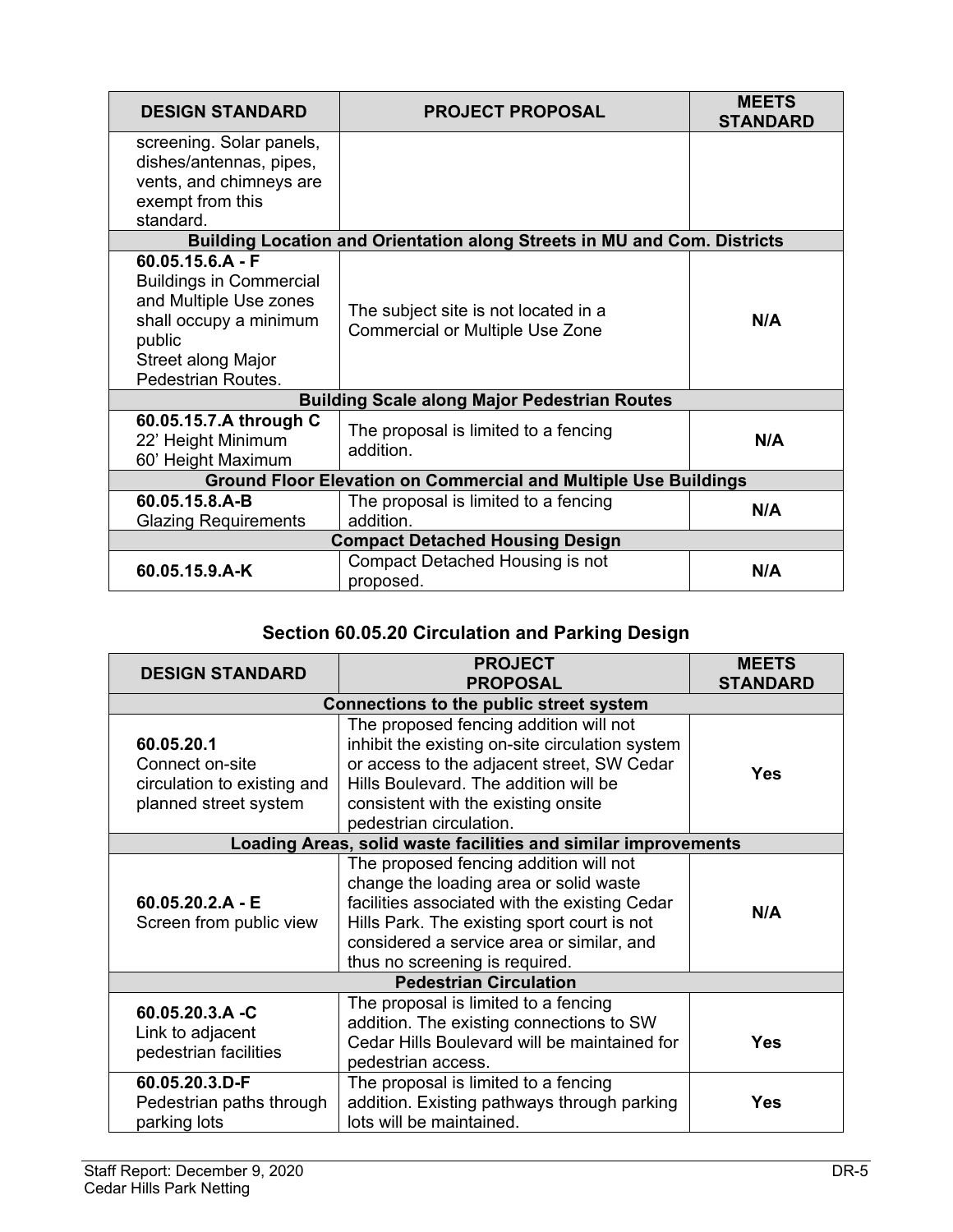| <b>DESIGN STANDARD</b>                                                                   | <b>PROJECT</b><br><b>PROPOSAL</b>                                                                                                                                                                                                                  | <b>MEETS</b><br><b>STANDARD</b> |  |  |
|------------------------------------------------------------------------------------------|----------------------------------------------------------------------------------------------------------------------------------------------------------------------------------------------------------------------------------------------------|---------------------------------|--|--|
| 60.05.20.4.A<br><b>Street Frontages and</b><br>parking areas                             | There is an existing planting strip<br>separating the parking from the property<br>line that varies in width; no changes are<br>proposed to this setback. This standard<br>does not apply to the changes proposed in<br>the existing parking area. | N/A                             |  |  |
| $60.05.20.5.A - D$<br>Parking Area<br>Landscaping                                        | The proposal is limited to a fencing<br>addition. Existing Parking area landscaping<br>will remain.                                                                                                                                                | N/A                             |  |  |
| Off-Street parking frontages in Commercial and Multiple Use Zones                        |                                                                                                                                                                                                                                                    |                                 |  |  |
| 60.05.20.6.A<br>Maximum parking along<br>frontage                                        | The project site is not located in a Multiple<br>Use Zone.                                                                                                                                                                                         | N/A                             |  |  |
| 60.05.20.7.A-C<br>Sidewalk and Walkways                                                  | The project site is not located in a<br>Commercial or Multiple Use Zone.                                                                                                                                                                           | N/A                             |  |  |
|                                                                                          | Connect on-site buildings, parking, and other improvements with identifiable streets<br>and drive aisles in Residential, Multiple-Use, and Commercial Districts                                                                                    |                                 |  |  |
| $60.05.20.8.A - B$<br>Drive aisles to be designed<br>as public streets, if<br>applicable | No private streets, common greens or<br>shared courts are present or are proposed.                                                                                                                                                                 | N/A                             |  |  |
| <b>Ground Floor uses in parking structures</b>                                           |                                                                                                                                                                                                                                                    |                                 |  |  |
| 60.05.20.9<br><b>Parking Structures</b>                                                  | No parking structures are proposed.                                                                                                                                                                                                                | N/A                             |  |  |

# **Section 60.05.25 Landscape, Open Space, and Natural Areas Design Standards**

| <b>DESIGN STANDARD</b>                                | <b>PROJECT</b><br><b>PROPOSAL</b>                                                                               | <b>MEETS</b><br><b>STANDARD</b> |  |
|-------------------------------------------------------|-----------------------------------------------------------------------------------------------------------------|---------------------------------|--|
| <b>Minimum Landscaping</b>                            |                                                                                                                 |                                 |  |
| $60.05.25.5.A - D$<br>Minimum Landscape<br>Area (10%) | The proposal is limited to a fencing<br>addition. The existing landscaping and<br>plantings will be maintained. | <b>Yes</b>                      |  |
| <b>Retaining Walls</b>                                |                                                                                                                 |                                 |  |
| 60.05.25.6<br><b>Common Greens</b>                    | No common greens are proposed.                                                                                  | N/A                             |  |
| <b>Shared Courts</b>                                  |                                                                                                                 |                                 |  |
| 60.05.25.7<br><b>Retaining Walls</b>                  | No shared courts are proposed.                                                                                  | N/A                             |  |
| <b>Retaining Walls</b>                                |                                                                                                                 |                                 |  |
| 60.05.25.8<br><b>Retaining Walls</b>                  | No retaining walls are proposed.                                                                                | N/A                             |  |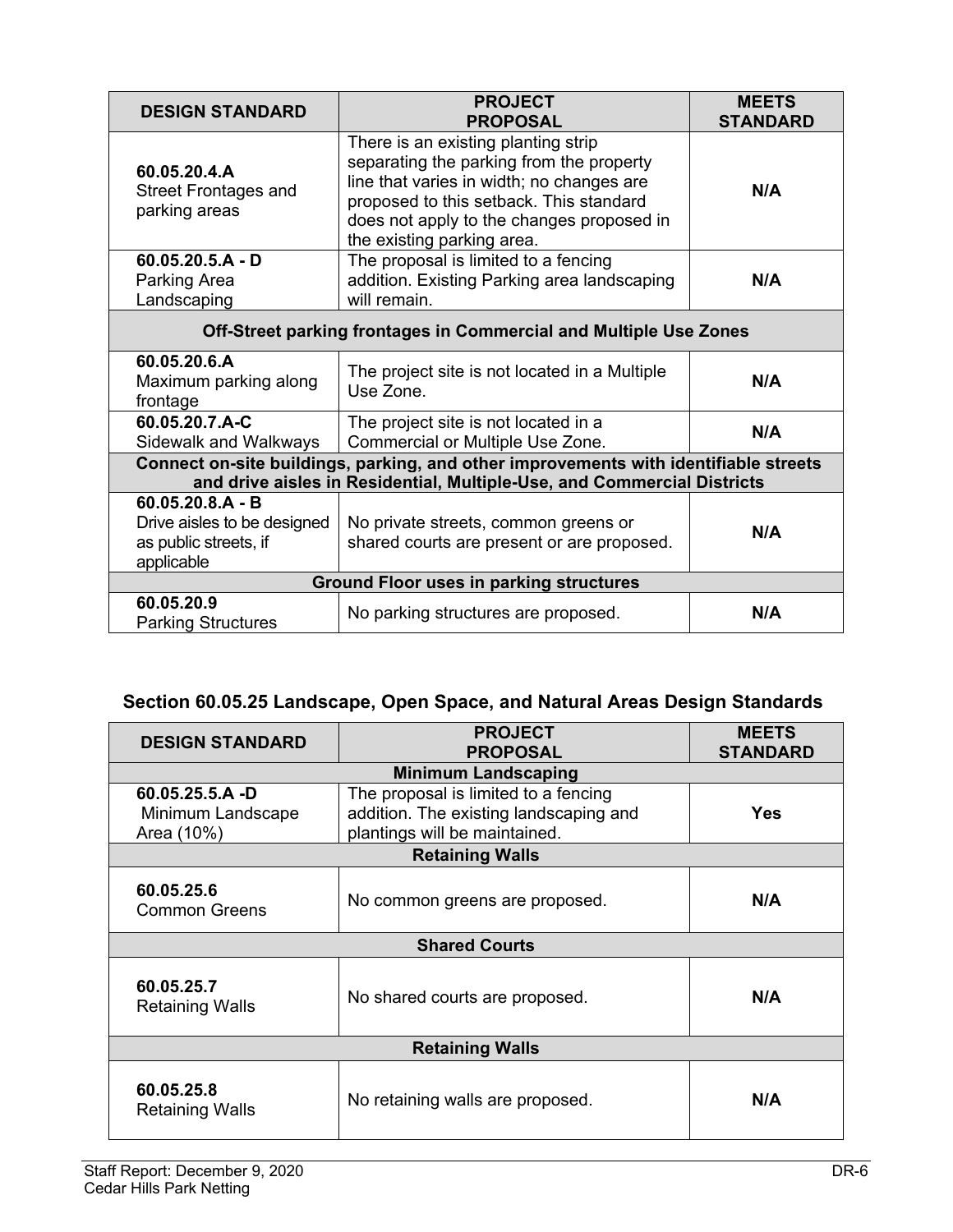| <b>DESIGN STANDARD</b>                                                                                    | <b>PROJECT</b><br><b>PROPOSAL</b>                                                                                                                                                                                                                                                                                                           | <b>MEETS</b><br><b>STANDARD</b>                                         |  |
|-----------------------------------------------------------------------------------------------------------|---------------------------------------------------------------------------------------------------------------------------------------------------------------------------------------------------------------------------------------------------------------------------------------------------------------------------------------------|-------------------------------------------------------------------------|--|
| <b>Fences and Walls</b>                                                                                   |                                                                                                                                                                                                                                                                                                                                             |                                                                         |  |
| 60.05.25.9.A through E<br><b>Materials</b>                                                                | The applicant proposes additional fencing<br>for an existing sport court that is located<br>within the site's front setback. The fencing<br>will be sixteen feet tall to prevent balls from<br>the sport court landing in Cedar Hills<br>Boulevard. The applicant has requested to<br>be evaluated against the corresponding<br>guidelines. | <b>See Guideline</b><br>06.05.45.7<br><b>Fences and</b><br><b>Walls</b> |  |
| Minimize Significant Changes to Existing On-Site Surface Contours<br><b>At Residential Property Lines</b> |                                                                                                                                                                                                                                                                                                                                             |                                                                         |  |
| $60.05.25.10.A - C$<br>Minimize grade changes                                                             | No change in grading is proposed.                                                                                                                                                                                                                                                                                                           | N/A                                                                     |  |
| Integrate water quality, quantity, or both facilities                                                     |                                                                                                                                                                                                                                                                                                                                             |                                                                         |  |
| 60.05.25.11<br>Location of stormwater<br>facilities                                                       | No additional integrated water<br>quality/quantity facilities are proposed as<br>part of this application.                                                                                                                                                                                                                                  | N/A                                                                     |  |
| <b>Natural Areas</b>                                                                                      |                                                                                                                                                                                                                                                                                                                                             |                                                                         |  |
| 60.05.25.12<br>No encroachment into<br>buffer areas.                                                      | The proposed fencing is located outside of<br>the Significant Grove located onsite.                                                                                                                                                                                                                                                         | Yes                                                                     |  |
| <b>Landscape Buffering Requirements</b>                                                                   |                                                                                                                                                                                                                                                                                                                                             |                                                                         |  |
| 60.05.25.13<br>Landscape buffering<br>between contrasting<br>zoning districts                             | Due to the minor extent of development, the<br>applicant has not proposed new landscape<br>areas.                                                                                                                                                                                                                                           | N/A                                                                     |  |

# **Section 60.05.30 Lighting Design Standards**

| <b>DESIGN STANDARD</b>                                                                            | <b>PROJECT</b><br><b>PROPOSAL</b>                                              | <b>MEETS</b><br><b>STANDARD</b> |  |
|---------------------------------------------------------------------------------------------------|--------------------------------------------------------------------------------|---------------------------------|--|
| Adequate on-site lighting and minimize glare on adjoining properties                              |                                                                                |                                 |  |
| $60.05.30.1.A - E$<br>Lighting complies with<br>the City's Technical<br><b>Lighting Standards</b> | The existing site lighting will be maintained.<br>No new lighting is proposed. | N/A                             |  |
| Pedestrian-scale on-site lighting                                                                 |                                                                                |                                 |  |
| $60.05.30.2.A - C$<br><b>Pedestrian Lighting</b>                                                  | The existing site lighting will be maintained.<br>No new lighting is proposed. | N/A                             |  |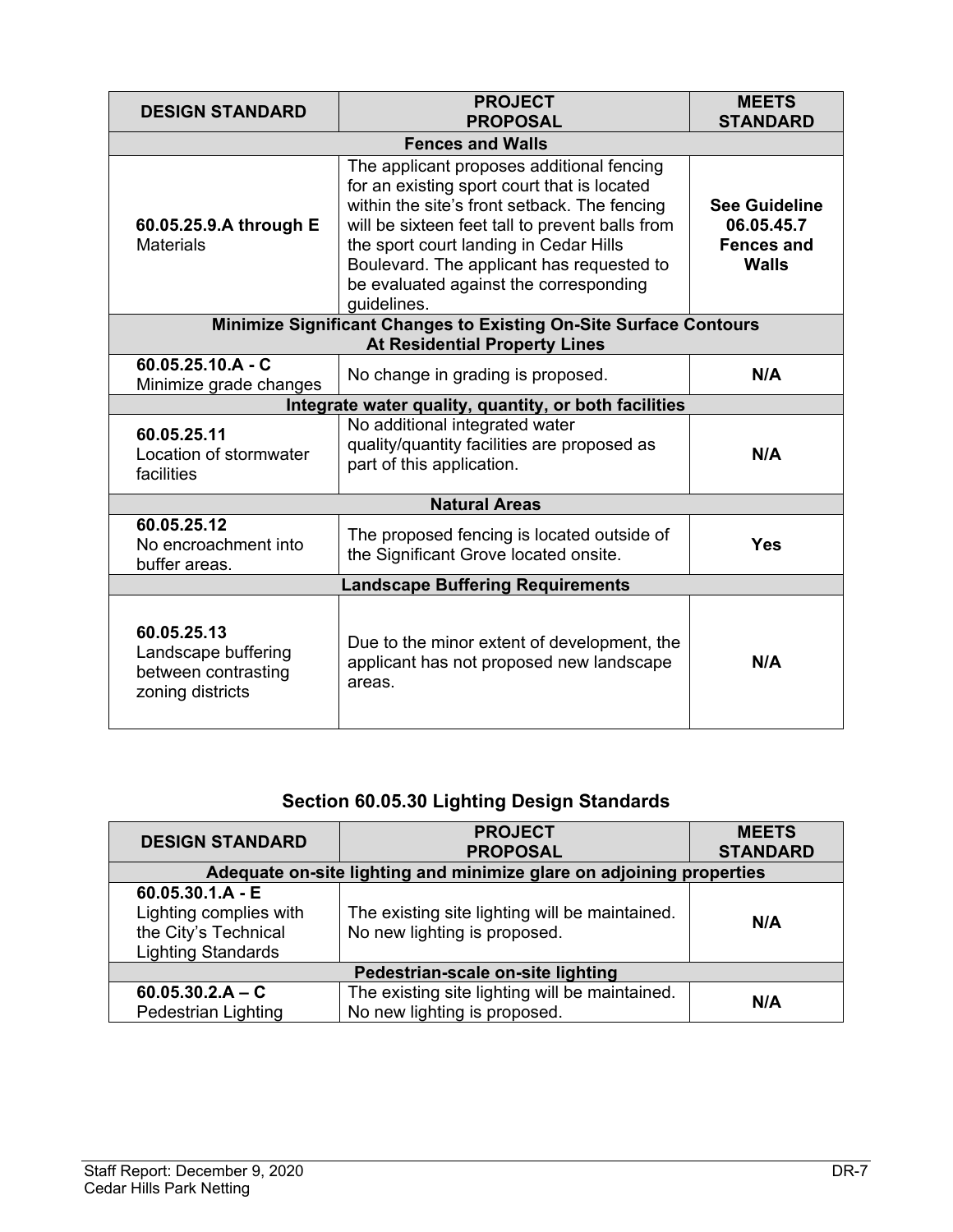#### **DESIGN REVIEW GUIDELINES ANALYSIS**

In the following analysis, staff have only identified the Design Guidelines which are relevant to the subject development proposal. Non-relevant Guidelines have been omitted.

**60.05.45** *Landscape, Open Space and Natural Area Design Guidelines. Unless otherwise noted, all guidelines apply in all zoning districts.*

#### **7. Fences and Walls.**

*A. Fences and walls should be constructed of attractive, durable materials. (Standard 60.05.25.9)* 

The applicant proposes additional fencing along an existing sport court to prevent balls being hit out of play into the adjacent SW Cedar Hills Boulevard, which is classified as an arterial and typically has high traffic volumes. The fencing is proposed along the face of the sport court closest to SW Cedar Hills Boulevard, above the existing 10-foot-tall chain link fence. The fencing will consist of posts at either end of the sport court, with polyester netting material strung between the posts. Documentation provided by the applicant indicate that the lifespan of this material is seven years, at minimum. Both the posts and netting will be black, consistent with the existing chain link fencing around the sport court. Staff concurs with the applicant that the materials proposed are durable and attractive.

#### **Therefore, staff finds that the Guideline is met.**

*B. Fences and walls constructed in front yards adjacent to public streets should provide the opportunity to view into the setback from the street unless high traffic volumes or other conflicts warrant greater security and protection. [ORD 4531; April 2010]* 

The proposed fence is located along the face of the sport court closest to SW Cedar Hills Boulevard, within the front setback of the site. The existing 10-foot tall fence is chain link without slats, providing views into and through the sport court. While the proposed fence will be located above the existing fence, the netting will have a similarly high level of transparency and will not obscure or screen any views from the street into the site.

#### **Therefore, staff finds that the Guideline is met.**